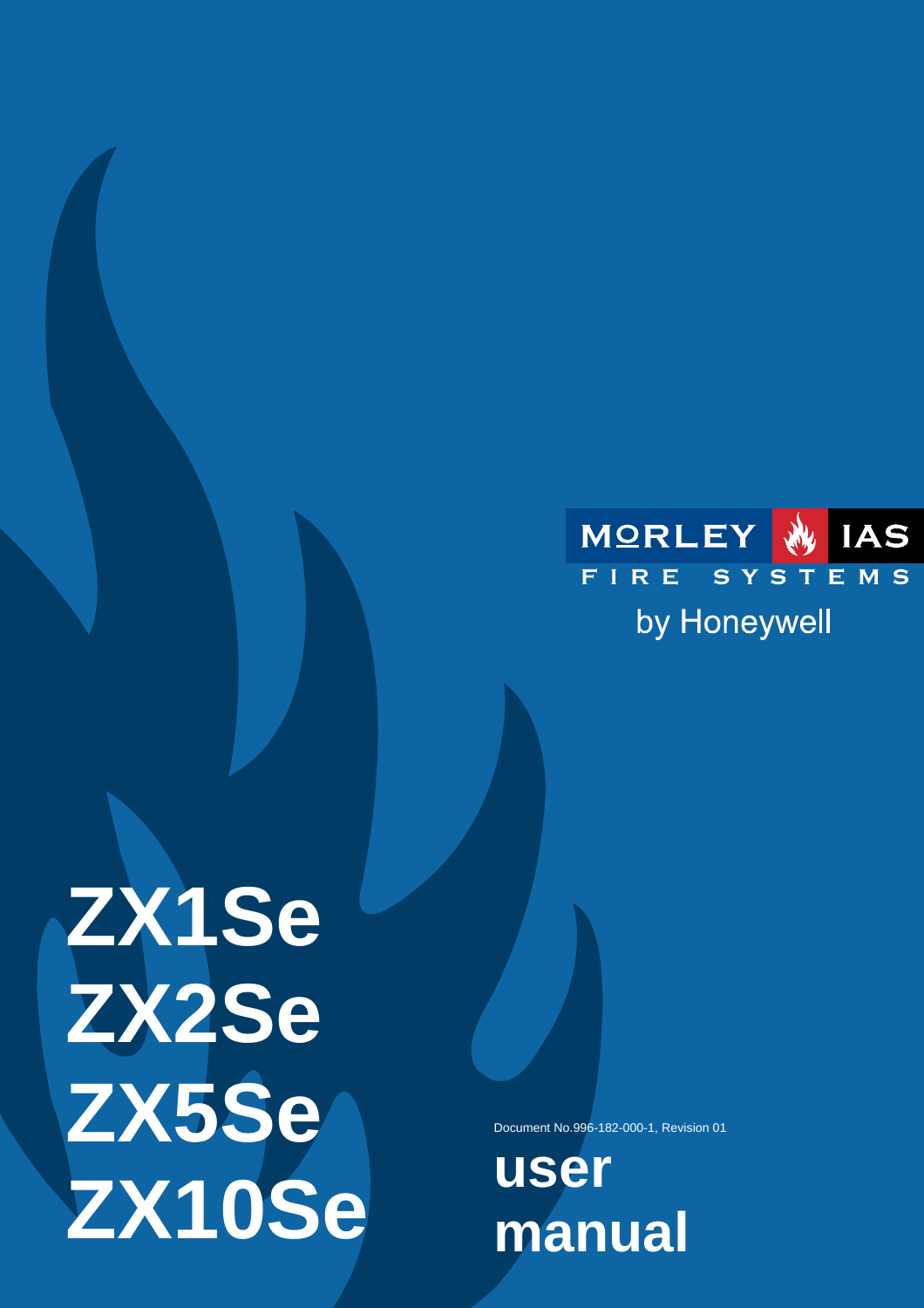# **Table of Contents**

| $\mathbf{1}$ |                    |                        |  |
|--------------|--------------------|------------------------|--|
|              | 1.1<br>1.2         |                        |  |
|              | 1.3                |                        |  |
| $\mathbf{2}$ |                    |                        |  |
|              | 2.1<br>2.2         |                        |  |
| $\mathbf{3}$ |                    |                        |  |
|              | 3.1                |                        |  |
|              | 3.2                |                        |  |
|              | 3.3                |                        |  |
|              | 3.3.1              |                        |  |
|              | 3.3.2<br>3.3.3     |                        |  |
|              |                    |                        |  |
| 4            |                    |                        |  |
|              | 4.1                |                        |  |
|              | 4.2<br>4.3         |                        |  |
|              | 4.3.1              |                        |  |
|              | 4.4                |                        |  |
| 5            |                    |                        |  |
|              |                    |                        |  |
|              | 5.1<br>5.1.1       |                        |  |
|              | 5.1.2              |                        |  |
|              | 5.2                |                        |  |
|              | 5.2.1              |                        |  |
|              | 5.2.2              |                        |  |
|              | 5.3<br>5.3.1       |                        |  |
|              | 5.3.2              |                        |  |
|              | 5.4                |                        |  |
|              | 5.4.1              |                        |  |
|              | 5.4.1.1            |                        |  |
|              | 5.4.1.2            |                        |  |
|              |                    | 5.4.1.3.1              |  |
|              |                    | 5.4.1.3.2              |  |
|              | 5.4.1.4            |                        |  |
|              | 5.4.1.5            |                        |  |
|              | 5.4.2              |                        |  |
|              | 5.4.3              |                        |  |
|              | 5.4.3.1<br>5.4.3.2 |                        |  |
|              | 5.4.3.3            |                        |  |
|              | 5.4.3.4            |                        |  |
|              |                    | 5.4.3.4.1<br>5.4.3.4.2 |  |
|              | 5.4.3.5            |                        |  |
|              | 5.4.3.6            |                        |  |
|              | 5.4.4              |                        |  |
|              | 5.4.5              |                        |  |
| 6            |                    |                        |  |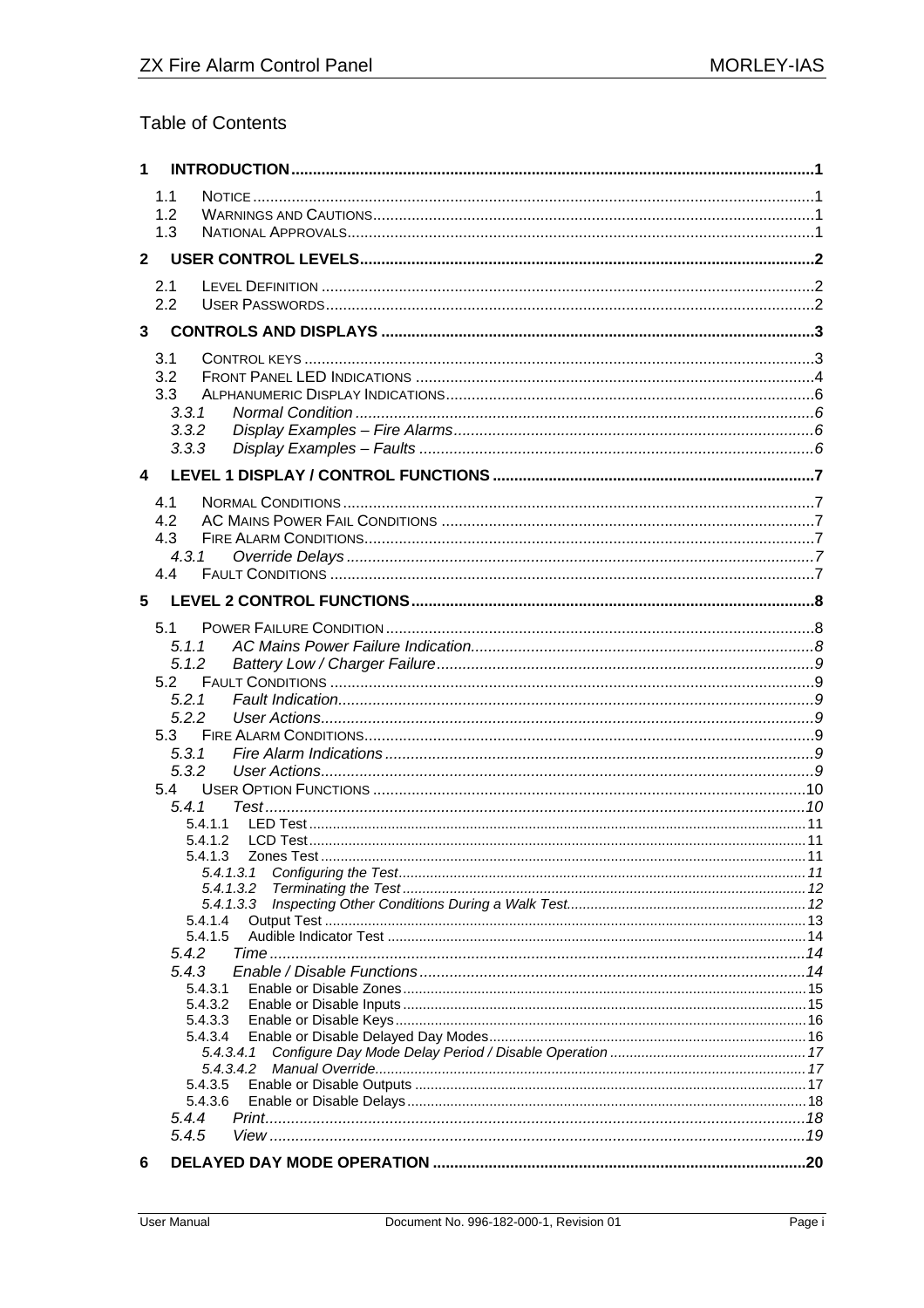#### Table of Figures

#### **Table of Tables**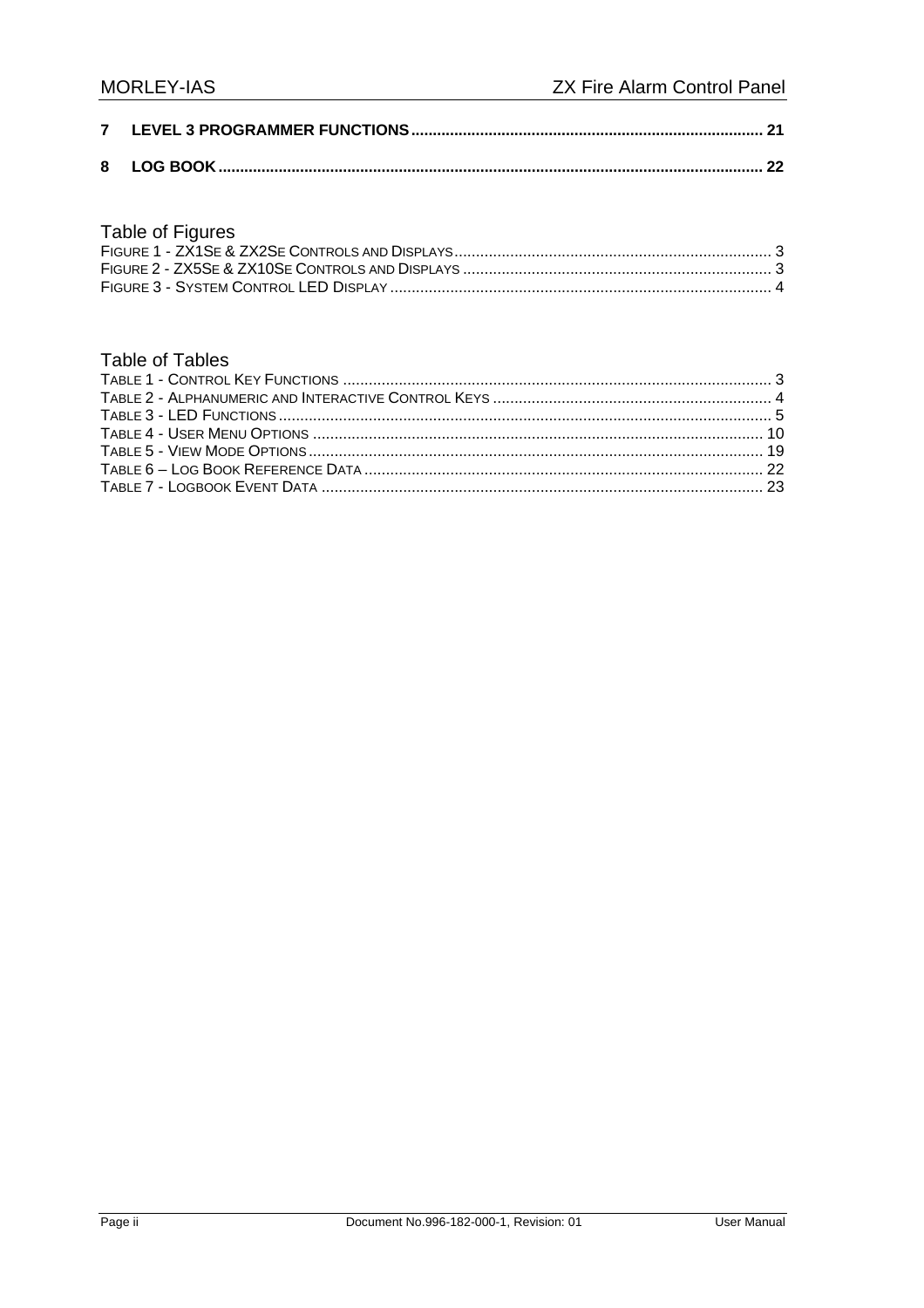# <span id="page-3-0"></span>**1 Introduction**

#### *1.1 Notice*

- The material and instructions covered in this manual have been carefully checked for accuracy and are presumed to be correct. However, the manufacturer assumes no responsibility for inaccuracies and reserves the right to modify and revise this document without notice.
- These instructions cover the use and operation of the Fire Alarm Control Panel. Refer to the Installation Manual (P/N 996-174-000-X) for details of how to install the system and refer to the Commissioning Manual (P/N 996-175-000-X) for information on programming and Level 3 functions.

For use with software version 834 onwards

• The ZX1Se, ZX2Se, ZX5Se and ZX10Se Fire Alarm Control Panels are 1, 1-2, 1-5 and 1-10 loop panels for use with analogue addressable devices from the following detector manufacturer ranges:



#### *1.2 Warnings and Cautions*



**These instructions contain procedures to follow in order to avoid injury and damage to equipment. It is assumed that the user of this manual has been suitably trained and is familiar with the relevant regulations.** 

**All equipment is to be operated in accordance with the appropriate standards applicable** 

## *1.3 National Approvals*

This equipment must be installed and operated in accordance with these instructions and the appropriate national, regional and local regulations specific to the country and location of the installation. Consult with the appropriate Authority Having Jurisdiction (AHJ) for confirmation of the requirements.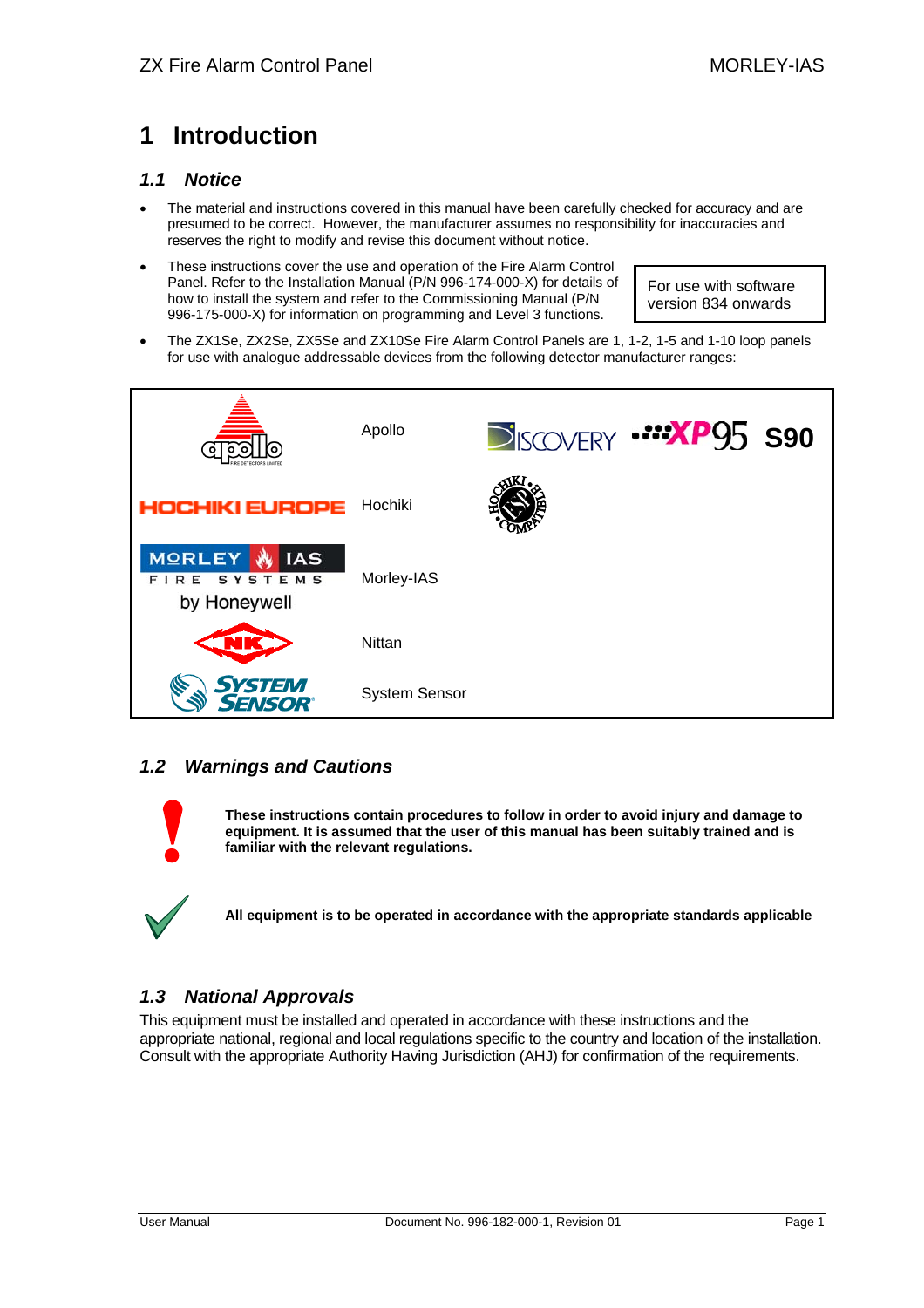<span id="page-4-0"></span>

# **EN54-2 13.7**

**Maximum of 512 sensors / manual call points per ZX1/2/5Se panel; max of 1024 for the ZX10Se.** 

• The ZX1Se, ZX2Se, ZX5Se and ZX10Se range of panels has many features, which if used inappropriately, may contravene the requirements of EN54. Where such a possibility may arise, a suitable warning is given with brief details of the EN54 requirement and the relevant section it pertains to. A typical EN54 non-compliance warning is illustrated.

# **2 User Control Levels**

## *2.1 Level Definition*

- The ZX1Se, ZX2Se, ZX5Se and ZX10Se Fire Alarm Control Panels have three user control levels.
- At all three levels, the LED Displays indicate the condition of the installation, the Zone LED Displays indicate the location of any fire alarm or fault and the alphanumeric display gives more detailed fire alarm or fault information.
- At USER LEVEL 1, all the displays are functional but the front panel control keys are inhibited.
- At USER LEVEL 2, all front panel controls are functional and some system operation parameters and functions can be changed. User Level 2 is reached by entering a password from level 1.
- At USER LEVEL 3, all front panel controls are functional and full system configuration and programming is possible. User Level 3 is reached by entering a password from either Level 1 or Level 2. User Level 3 is intended for use by the system installer / maintenance contractor.

# *2.2 User Passwords*

- Up to ten USER LEVEL 2 passwords can be programmed into the panel.
- The USER LEVEL 2 passwords can be assigned / changed at Level 3 by the installer / maintenance contractor. Level 2 passwords do not allow access to Level 3 functions.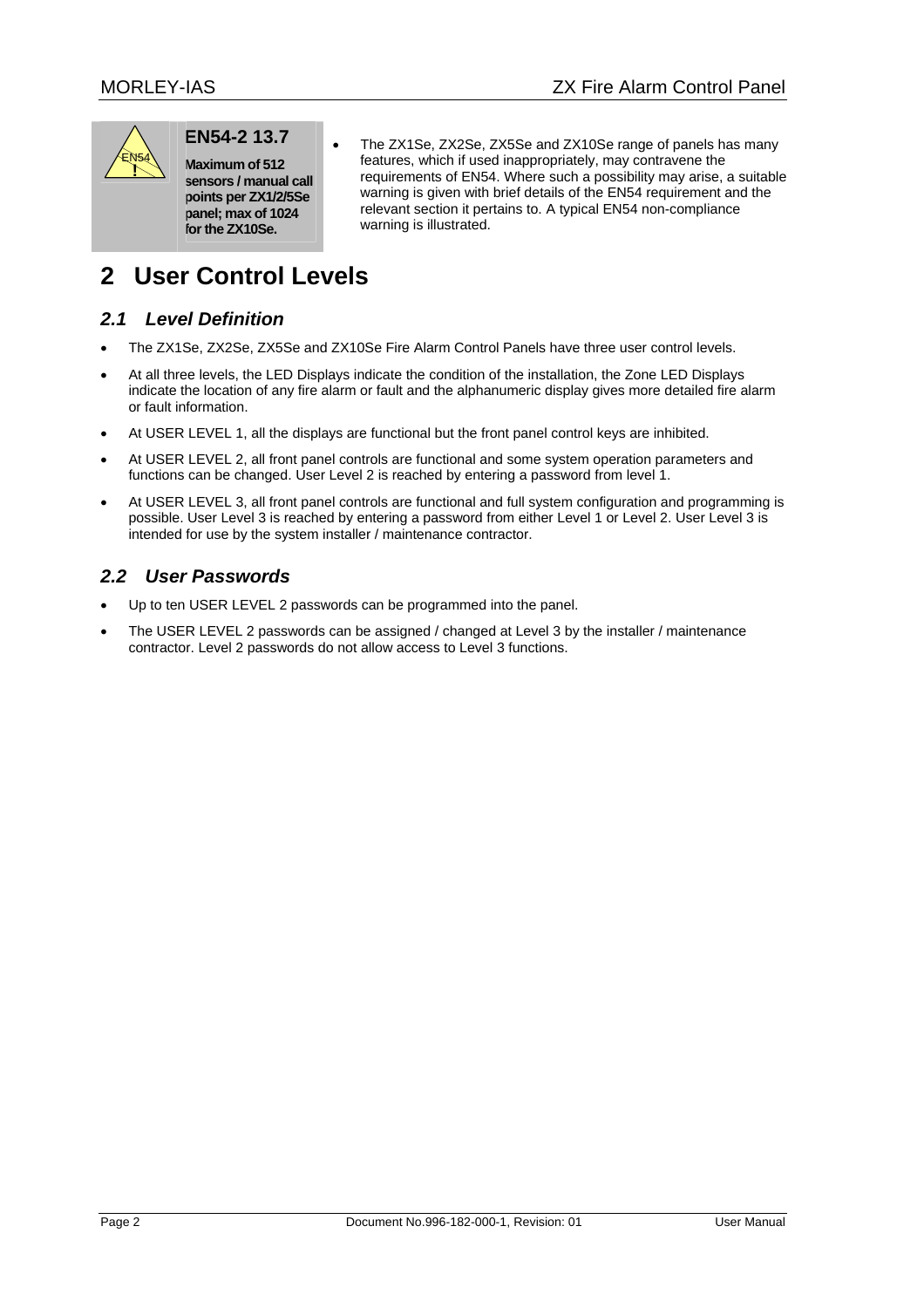# <span id="page-5-0"></span>**3 Controls and Displays**

#### *3.1 Control keys*

- The control panel has two groups of control keys.
- A bank of five keys contains the four system control keys: Sound Alarms, Silence / Resound, Mute, Accept and System Reset.
- A bank of 17 keys contains interactive and alphanumeric keys.



**Figure 1 - ZX1Se & ZX2Se Controls and Displays Figure 2 - ZX5Se & ZX10Se Controls and Displays** 

| <b>Key Legend</b>   | <b>Symbol</b> | <b>Function</b>                                                            |
|---------------------|---------------|----------------------------------------------------------------------------|
| Sound Alarms        |               | Press to Turn on ALL Sounder Outputs (i.e. evacuate building<br>manually). |
| Silence /           |               | Press to Turn off all activated sounders.                                  |
| Resound             |               | Press again to re-activate the sounders.                                   |
| Mute Buzzer         |               | Press to silence the internal buzzer.                                      |
| Accept              |               | Press to accept a Stage 1 Investigation Delay Alarm                        |
| <b>System Reset</b> |               | Press to cancel all alarm conditions and reset the panel.                  |

#### **Table 1 - Control Key Functions**

• The alphanumeric keys normally function as a numeric keypad. During programming, these keys can be toggled to Letter Keys by pressing the CHANGE key. This gives access to letters A-M. For access to letters N-Z, press and hold the SHIFT key whilst pressing the appropriate letter key.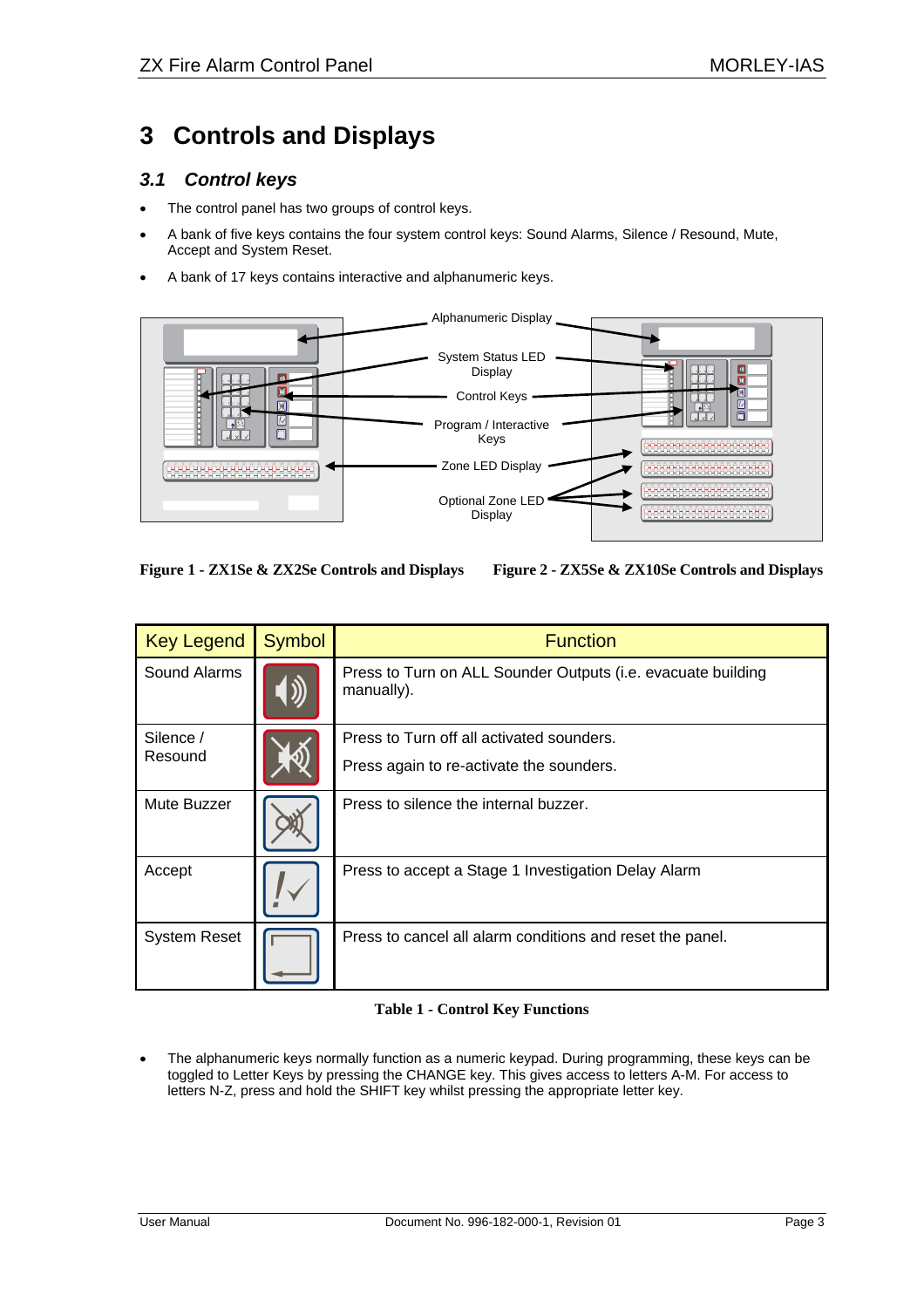<span id="page-6-0"></span>

| <b>Key Legend</b> | <b>Symbol</b> | <b>Function</b>                                                                                          |
|-------------------|---------------|----------------------------------------------------------------------------------------------------------|
| $0$ to $9$        |               | Press to enter numbers 0-9 or letters A-J (N-W with Shift)                                               |
| ⋗                 |               | Press to scroll through fire alarms or faults manually on the display or<br>letter K (X with Shift)      |
| <                 |               | Press to scroll back through fire alarms or faults manually on the<br>display or letter L (Y with Shift) |
| Change            |               | Press to change a display option (where allowed)<br>or letter M (Z with Shift)                           |
| Enter             |               | Press to confirm entry of a multiple digit number                                                        |
| No                |               | Press to answer No, or terminate a display option                                                        |
| Yes               |               | Press to answer Yes, or step through a display option                                                    |
| Shift             |               | Press to show user options on the display<br>Press, during programming, to allow entry of Letters N-Z    |

**Table 2 - Alphanumeric and Interactive Control Keys** 

• The control keys are disabled at USER LEVEL 1. Pressing the SHIFT key will cause the display to prompt for entry of the Level 2 password. The password must be entered to re-enable the control keys at Level 2.

# *3.2 Front Panel LED Indications*

- The Level 1 LED Indicators are divided into two sections.
- The upper array of LED Indicators shows the operational conditional of the panel and the installation.
- The lower array of Zone LED indicators shows the location of a fire alarm or fault.
- The standard Zone LED Indicators provide identification for up to 20 zones. On the ZX5Se and ZX10Se panels, this can be extended by adding either a further 20 zones (to give a total of 40 zones) or a further 60 zones (to give a total of 80 zones).
- The LED Indicators illuminate as red, yellow or green to give a clear indication of the panel status as follows:



**Figure 3 - System Control LED Display**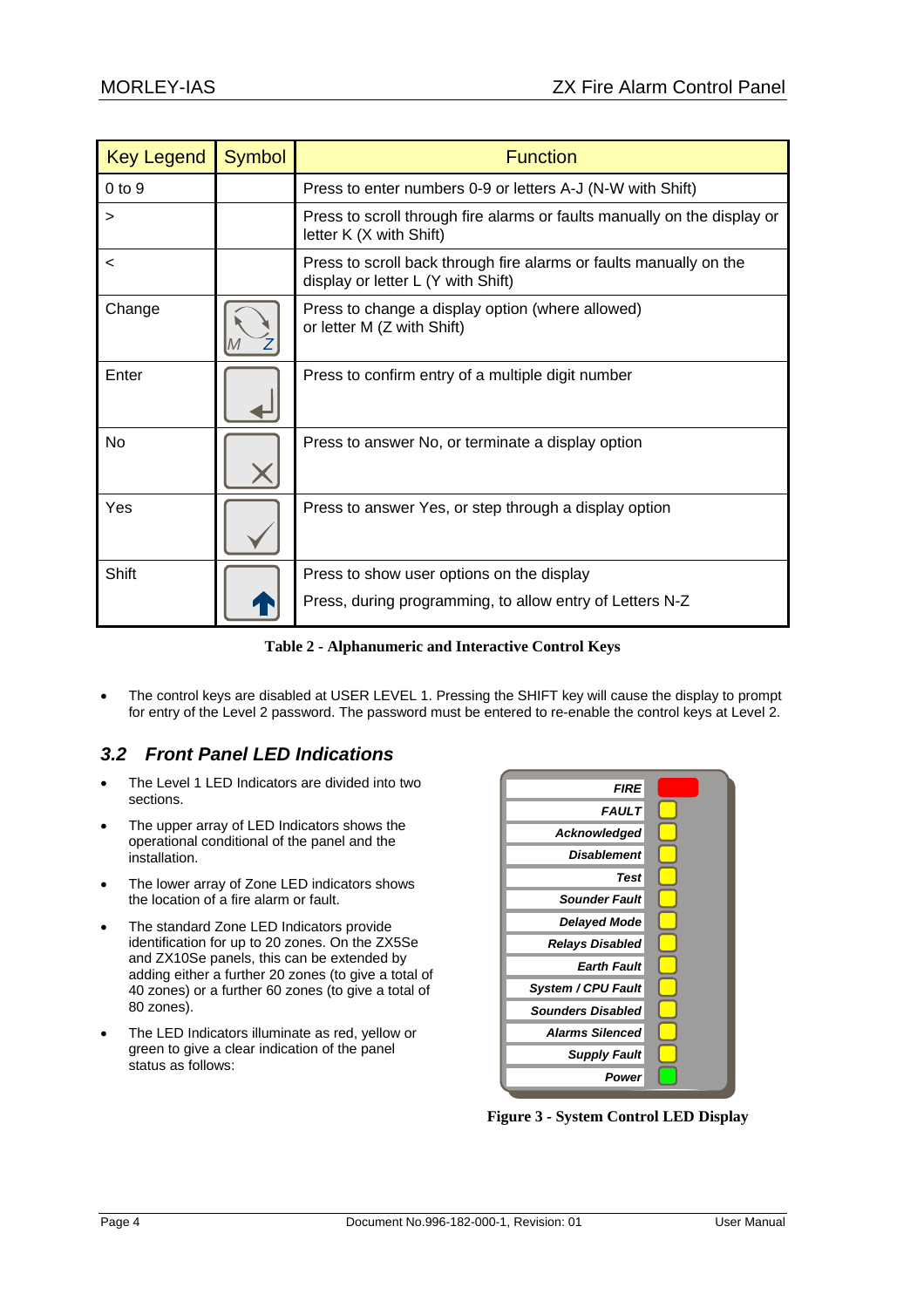<span id="page-7-0"></span>

| Indicator              | Colour | <b>Function</b>                                                                                                                                | What to do                                                                                                                                                                                             |
|------------------------|--------|------------------------------------------------------------------------------------------------------------------------------------------------|--------------------------------------------------------------------------------------------------------------------------------------------------------------------------------------------------------|
| <b>FIRE</b>            | Red    | The panel has detected a fire alarm<br>condition, or the 'Sound Alarms' key<br>has been pressed.                                               | Once a false alarm has been<br>confirmed correct the condition<br>causing the alarm and then perform<br>a panel reset.                                                                                 |
| Fault                  | Yellow | The panel has detected a fault. This<br>condition latches even if intermittent.                                                                | Correct the condition causing the<br>fault and then perform a panel reset.<br>Call service engineer.                                                                                                   |
| Acknowledged           | Yellow | A fault or alarm has been accepted and<br>the internal buzzer silenced.                                                                        | Correct the condition causing alarm or<br>fault and then perform a manual reset.<br>NOTE: If another alarm or fault occurs<br>the internal buzzer automatically<br>resounds. See Fire and Fault above. |
| Disablement            | Yellow | Part of the system, either input or<br>output, has been disabled manually by<br>the user.                                                      | Re-enable the device or devices.<br>Refer to Disablement Function. Call<br>service engineer.                                                                                                           |
| <b>Test</b>            | Yellow | The system is in test mode. Zone LED<br>indicators show which zones are being<br>tested.                                                       | Cancel test when finished. Enter test<br>details in log book.                                                                                                                                          |
| Sounder Fault          | Yellow | This indicates a wiring fault with one of<br>the sounder output circuits.                                                                      | Call service engineer.                                                                                                                                                                                 |
| Delayed Mode           | Yellow | This indicates that although an alarm<br>has been detected, programmed<br>system delays are currently stopping<br>some outputs from operating. | Follow defined evacuation<br>procedure. The delays may be<br>enabled or disabled. Refer to<br>Disablement Function.                                                                                    |
| Relays Disabled        | Yellow | The relay outputs have been disabled.                                                                                                          | Refer to Disablement Function.                                                                                                                                                                         |
| <b>Earth Fault</b>     | Yellow | An earth connection fault has occurred<br>on a cable.                                                                                          | Call service engineer.                                                                                                                                                                                 |
| System / CPU Fault     | Yellow | The CPU has reset or a system fault<br>has occurred.                                                                                           | Call service engineer.                                                                                                                                                                                 |
| Sounders Disabled      | Yellow | The sounder outputs have been<br>disabled.                                                                                                     | Refer to Disablement Function.                                                                                                                                                                         |
| <b>Alarms Silenced</b> | Yellow | The sounder outputs have been<br>silenced.0                                                                                                    | See action required for Fire condition.<br>NOTE: Press SILENCE / RESOUND<br>again to reactivate the sounders. If a<br>new alarm occurs, the alarms will<br>resound.                                    |
| Supply Fault           | Yellow | There is a problem with the power<br>supply, battery or supply input.                                                                          | If mains failure wait for recovery then<br>reset. If no mains failure call service<br>engineer.                                                                                                        |
| Power                  | Green  | STEADY: Indicates AC Power is<br>present. FLASHING: Indicates a loss of<br>AC Power.                                                           | See Supply Fault.<br>Should be lit - if flashing check isolator<br>not open. Call service engineer.                                                                                                    |
| Zone FIRE              | Red    | FLASHING: The zone is in a fire alarm<br>condition.                                                                                            | See action required for Fire condition.                                                                                                                                                                |
| Zone Fault             | Yellow | FLASHING: The zone contains faulty<br>devices.<br>STEADY: The zone is either disabled<br>or in test mode.                                      | Call service engineer.<br>Check TEST LED.<br>1.<br>2.<br>See Disablement                                                                                                                               |

**Table 3 - LED Functions**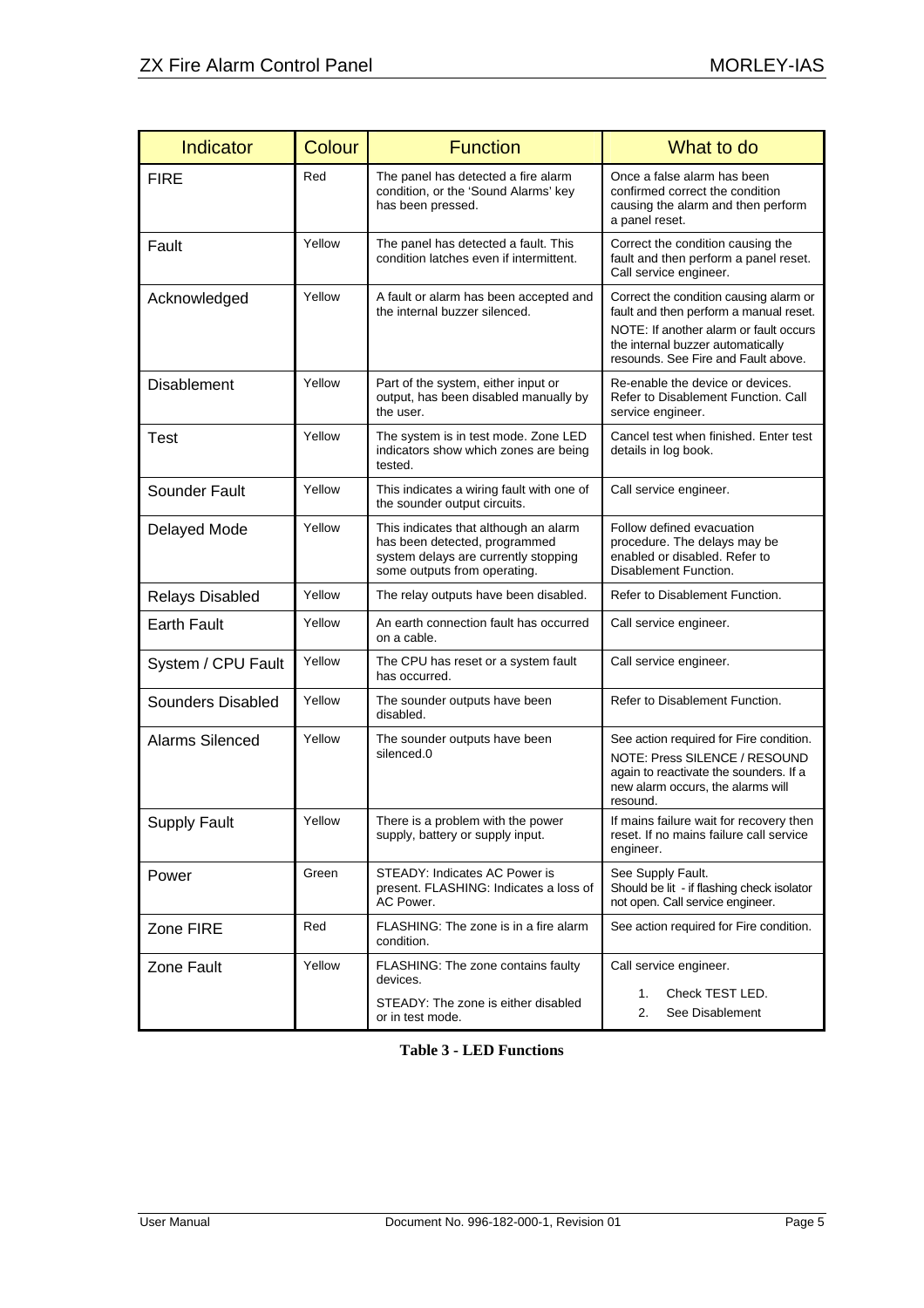## <span id="page-8-0"></span>*3.3 Alphanumeric Display Indications*

- The alphanumeric liquid crystal display gives 160 characters of information on a 4-line display. The display is illuminated to assist viewing under dim ambient light conditions.
- When the numeric keypad is not in use, the display will revert to automatically scrolling through any fire alarm or fault conditions present on the panel. If there are no alarm or fault conditions, the display will show the date and time.
- Pressing the SHIFT key will show a list of optional functions or prompt for the level 2 password.

```
03-Mar-2007 11.38 
All devices are within working limits 
[Panel ACTIVE Control Keys INHIBITED] [1]
Do you want to enable the control keys?
```
#### 3.3.1 Normal Condition



3.3.2 Display Examples – Fire Alarms

```
1 of 1 FIRE 
   ALARM RAISED FROM CONTROL PANEL [1]
 ALARM SEQUENCE INITIATED (10S Elapsed)
```
This is the panel address number assigned to the panel in a .<br>network system.

```
1 of 1 FIRE 
2 of 2 FIRE MCP L2 A002 [1] 
\langle - Zone Text - \rangle \langle - Device Text - \rangle
```
3.3.3 Display Examples – Faults

```
1 of 1 [1]
OPEN CIRCUIT ON SOUNDER B 
For service phone (telephone no.) 
2 of 8 No reply L2 A001 [1] 
  \langle -2 Zone Text - \rangle \langle Device Text - \rangleFor service phone (telephone no.)
```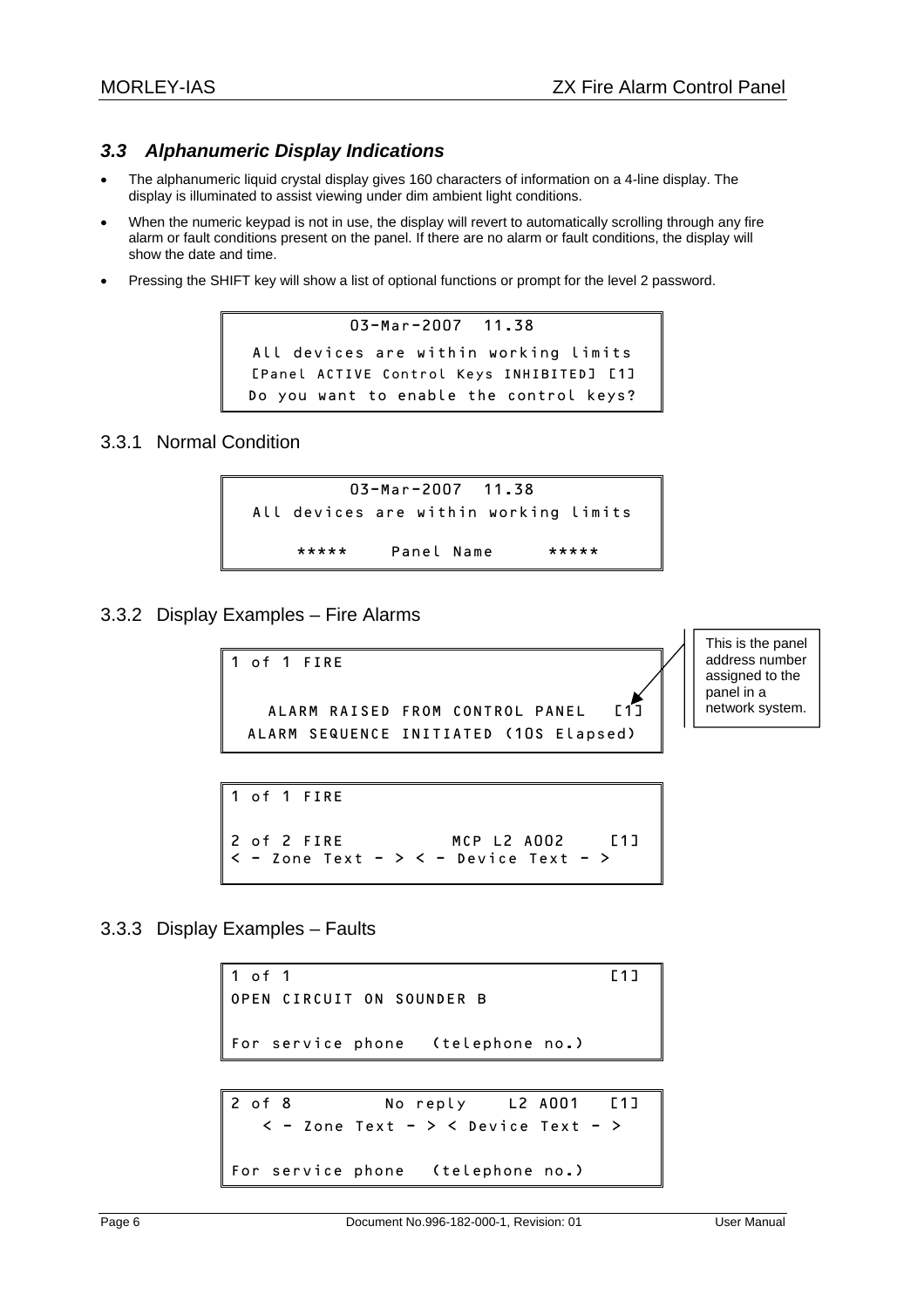# <span id="page-9-0"></span>**4 Level 1 Display / Control Functions**

- At Level 1, the panel operates in a display only mode with the control keys disabled.
- If fire alarm or fault conditions exist, the LED Indicators will show these. Detailed information will be scrolled on the alphanumeric display. Note that the first 4 events will, in turn, be automatically scrolled on the display – other events can be reached using the manual scroll keys  $\leq 8 \leq$ .
- The information on the alphanumeric display can be scrolled manually by pressing either the **>** (forward) or the **<** (back) keys.

#### *4.1 Normal Conditions*

• When the system is in a normal condition, the green AC Power LED will be illuminated. The alphanumeric display will show the time and date and will alternate between a user programmed text message and a system status message.

#### *4.2 AC Mains Power Fail Conditions*

- If the AC Mains power source is interrupted, the AC Power LED will flash. In addition, the internal buzzer will sound.
- The back light illumination of the alphanumeric display will be turned off, the display will show an 'AC Fail' message and the Supply Fault LED and Fault LED Indicators will be lit.
- If both the AC Mains input and the Battery Standby Input fail then all LED and alphanumeric display indicators will be off.



**The panel will display 'AC Fail' together with 'Battery Fail' and 'Charger Fail' under the following conditions:** 

- **1. When the panel is operating only on batteries that are in good condition; this gives the incorrect indication that the batteries are not serviceable.**
- **2. Under very poor battery conditions but with a good mains supply present.**

#### *4.3 Fire Alarm Conditions*

- If the control panel initiates an alarm condition, the FIRE LED Indicators will be illuminated and, if appropriate, the relevant ZONE FIRE LED Indicators will flash. The internal buzzer will sound and the alphanumeric display will give detailed information regarding the fire alarm location.
- If more than one fire alarm condition is present, the alphanumeric display will either automatically scroll through or, can be manually scrolled through, the fire alarms registered.

#### 4.3.1 Override Delays



**EN54-2 7.11d Override delays at Level 1** 

If the ZX1Se, ZX2Se, ZX5Se and ZX10SE control panels are configured to operate with delays to outputs, a manual call point (MCP) will be located next to the panel.



• To override any delays and immediately activate the bells and other fire alarm output devices, break the glass in the call point.

# *4.4 Fault Conditions*

- If the panel detects a fault, the FAULT LED is illuminated along with other appropriate system condition LED Indicators. The alphanumeric display gives detailed information regarding the nature of the fault and the panel buzzer will sound.
- If more than one fault condition is present, the alphanumeric display will either automatically scroll through or, can be manually scrolled through, the faults registered.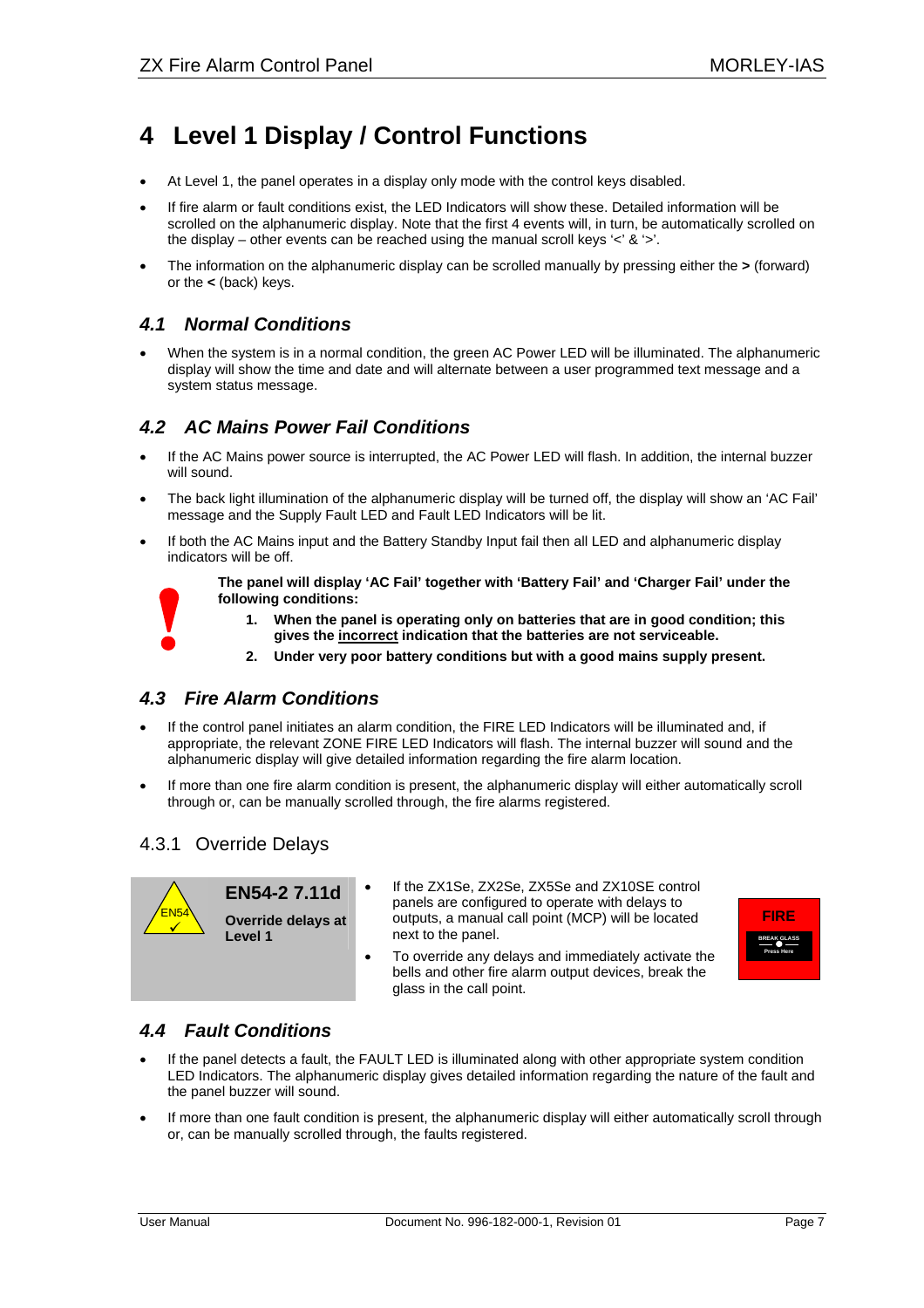# <span id="page-10-0"></span>**5 Level 2 Control Functions**

- All of the functions and operational features described for Level 1 user are available and are the same for a Level 2 user.
- To enable Level 2 operation, press the SHIFT key. The display will then show:

03-Mar-2007 11.38 All devices are within working limits [Panel ACTIVE Control Keys INHIBITED] [1] Do you want to enable the control keys ?

• Press the **YES** key and the display will prompt for entry of the password.

```
03-Mar-2007 11.38 
  All devices are within working limits 
[Panel ACTIVE Control Keys INHIBITED] [1] 
Please Enter Password
```
• Enter the **4-digit Level 2 password**. The display then shows the Main Menu of user options. The top two lines of the display momentarily display 'keypad available for user access'. This is replaced with a 'SYSTEM NORMAL' message and details about the loops configured on the panel, unless any panel or system events exist where details about these are displayed instead.

| [ Keypad available for user access ]       |                  |
|--------------------------------------------|------------------|
|                                            |                  |
| [Active] 1) Commission 2) Test 3) Time [1] |                  |
| 4) Enable 5) Disable                       | 6) Print 7) View |

- If a key has not been pressed for a certain period, the display will revert to the normal Level 1 display showing the system status message. To re-show the menu display, press the **SHIFT** key.
- If a key has not been pressed for a specified period of time, (normally 5 minutes programmable), then 'Level 2' access will be automatically cancelled. It will be necessary to re-enter the password to re-activate Level 2 functions.

# *5.1 Power Failure Condition*

#### 5.1.1 AC Mains Power Failure Indication

- If the AC Mains input is interrupted, the AC Power LED will flash and the panel buzzer will sound.
- The back light illumination of the alphanumeric display will be turned off, the alphanumeric display will show an 'AC Fail' message and the Supply Fault LED Indicator will be lit.
- If both the AC Mains input and the Battery Standby Input fail then all LED and alphanumeric display indicators will be off.
- To silence the panel buzzer, press the **MUTE BUZZER** key.
- When MUTED, the buzzer will continue to sound a short beep every 30 seconds. This gives an on-going warning of the continued AC Mains Failure condition.
- When the AC Mains is restored, the AC Power LED returns to steady on.
- To clear the latched AC Mains Fault, press the SYSTEM RESET key.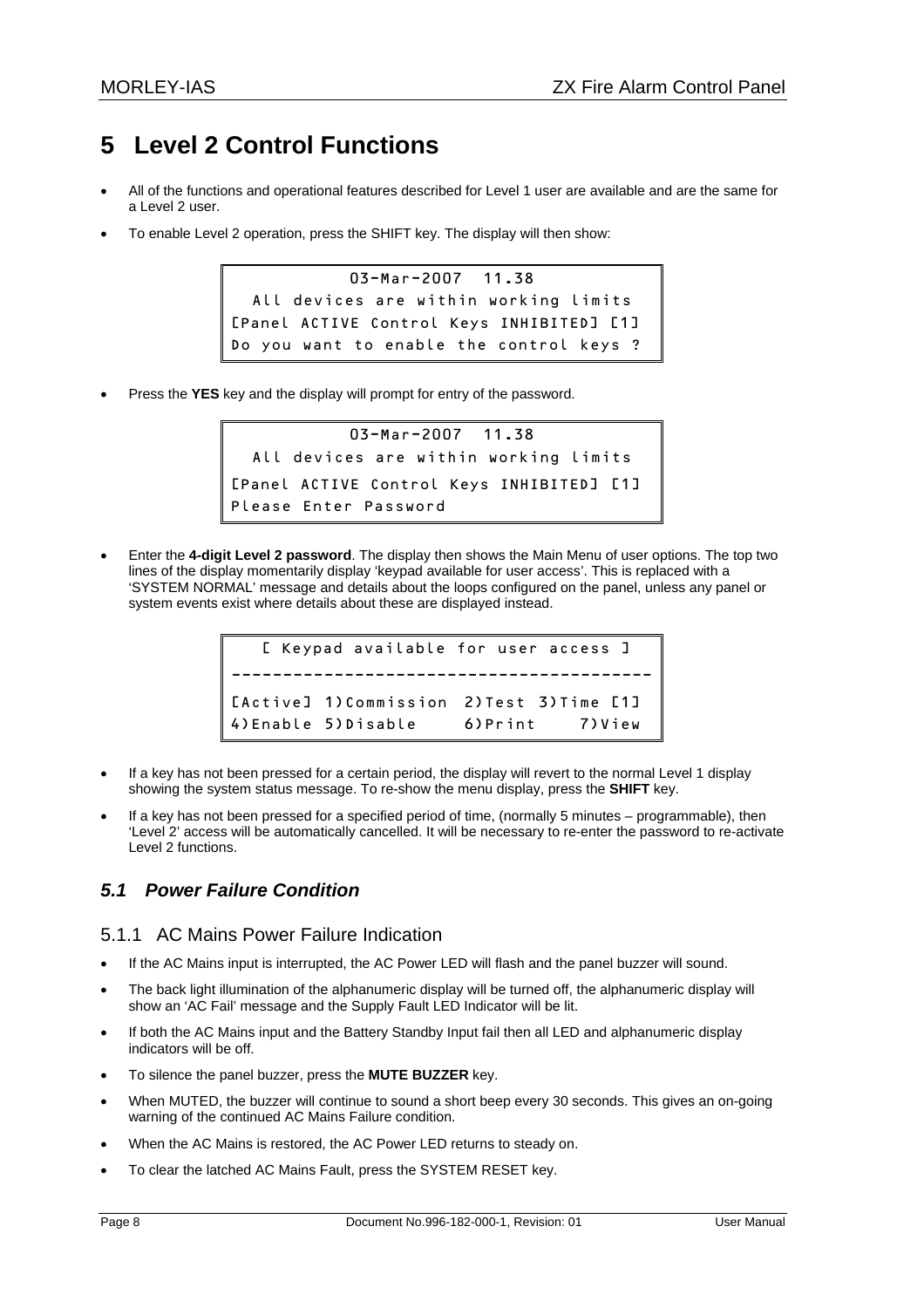#### <span id="page-11-0"></span>5.1.2 Battery Low / Charger Failure

- If the battery becomes disconnected the panel shows a 'Battery Missing' message. If the battery voltage is less than 21V DC or if there is a failure in the circuitry that charges the battery, then the panel shows a 'Battery Low / Charger Fail' message.
- Note: Be aware, however, that the 'battery fail' message indication when displayed as a result of a confirmed battery charger failure should not be assumed to be correct.
- To silence the panel buzzer, press the **MUTE BUZZER** key.
- To clear the latched Fault, press the **SYSTEM RESET** key. If the fault is still present it will be redisplayed.

### *5.2 Fault Conditions*

#### 5.2.1 Fault Indication

If the panel detects a fault, the FAULT LED is illuminated along with other appropriate system condition LED Indicators. The alphanumeric display gives detailed information regarding the nature of the fault and the panel buzzer will sound.

#### 5.2.2 User Actions

- To acknowledge the event and to silence the panel buzzer, press the **MUTE BUZZER** key.
- With a fault still present pressing the **SYSTEM RESET** key will not clear the fault indication until the source of the fault is corrected. If necessary, the panel allows the disabling of individual points and zones.
- After correcting the problem, press the **SYSTEM RESET** key. The FAULT and other appropriate system status LED Indicators will be turned off. The alphanumeric display returns to normal mode.

#### *5.3 Fire Alarm Conditions*

• The panel will indicate a fire alarm condition if it detects an alarm condition or if the **SOUND ALARMS** key is pressed.

#### 5.3.1 Fire Alarm Indications

- If the control panel initiates an alarm condition, the FIRE LED Indicator will be illuminated and, if appropriate, the relevant ZONE FIRE LED Indicators will flash. The internal buzzer will sound and the alphanumeric display will give detailed information regarding the fire alarm location.
- To test the alarm system, or to evacuate the building, press the **SOUND ALARMS** key. The panel will activate all the sounder output circuits, will illuminate the FIRE LED Indicator and the alphanumeric display will indicate 'ALARM SEQUENCE INITIATED' with a timer displayed to the right of this message indicating the elapsed time since initiation.

#### 5.3.2 User Actions

- Press the **MUTE BUZZER** key to acknowledge the event and to turn off the internal buzzer.
- Press the **SILENCE / RESOUND** key to silence the sounder output circuits. The ALARMS SILENCED LED is turned on and this action is confirmed with 'ALARMS SILENCED' displayed on the LCD. Press the **SILENCE / RESOUND** key again to reactivate the sounder outputs.
- Press the **SYSTEM RESET** key to reset the system.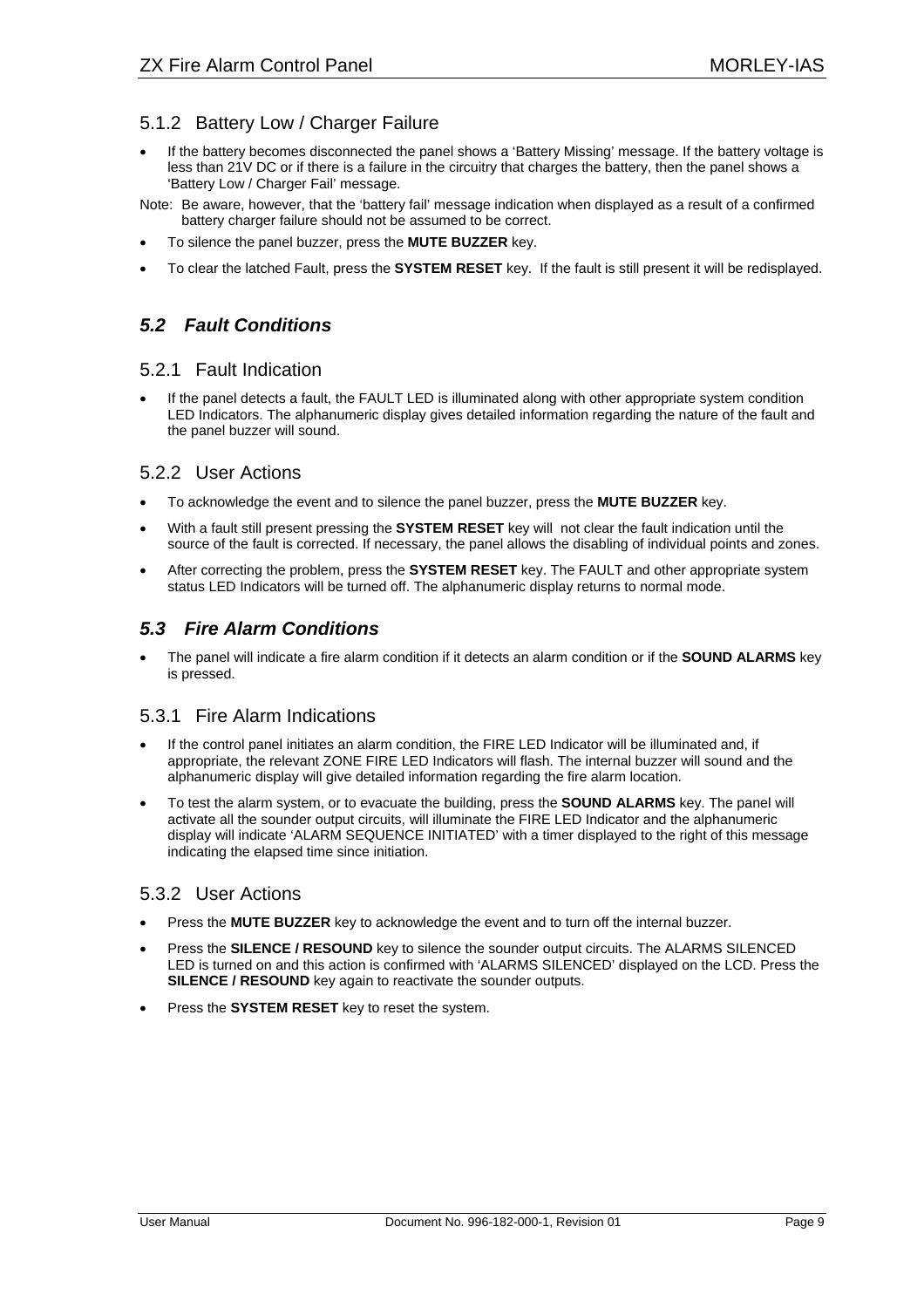# <span id="page-12-0"></span>*5.4 User Option Functions*

```
03-Mar-2007 11.38 
   All devices are within working limits 
[ACTIVE] 1)Commission 2)Test 3)Time [1] 
4)Enable 5)Disable 6)Print 7)View
```
The optional functions available to the user at Level 2 are as follows:

| <b>Function</b>                                                     | <b>Description</b>                                                                                                                          |                                                                                                                 |  |
|---------------------------------------------------------------------|---------------------------------------------------------------------------------------------------------------------------------------------|-----------------------------------------------------------------------------------------------------------------|--|
| Commission                                                          | This option is not available to Level 2 users. It requires the entry of the<br>Level 3 password before the programming mode can be entered. |                                                                                                                 |  |
| Test<br>performed:                                                  |                                                                                                                                             | Allows the user to test parts of the system. The following tests can be                                         |  |
|                                                                     | <b>LEDs</b>                                                                                                                                 | To test the LED indicator lamps. This test will automatically<br>test each zone indicator and then terminate.   |  |
|                                                                     | <b>LCD</b>                                                                                                                                  | To test the alphanumeric display.                                                                               |  |
|                                                                     | ZONES                                                                                                                                       | To perform a 'Walk Test' on one or more zones.                                                                  |  |
|                                                                     | <b>OUTPUTS</b>                                                                                                                              | To test the relay and sounder outputs connected to the<br>system. This test is only available to Level 3 users. |  |
|                                                                     |                                                                                                                                             | Audible Indicator To test the internal buzzer; a short beep is emitted.                                         |  |
| Time                                                                | To change the date and time in the panel.                                                                                                   |                                                                                                                 |  |
| Enable                                                              |                                                                                                                                             | To enable zones, inputs, outputs, keys, delays and day mode operation.                                          |  |
| <b>Disable</b>                                                      |                                                                                                                                             | To disable zones, inputs, outputs, keys, delays and day mode operation.                                         |  |
| Print<br>To print various reports on an internal or remote printer. |                                                                                                                                             |                                                                                                                 |  |
| View                                                                | To view devices and system status conditions.                                                                                               |                                                                                                                 |  |

#### **Table 4 - User Menu Options**

#### 5.4.1 Test

• To display the Test Menu, press **'2'** and the display shows:

03-Mar-2007 11.38 All devices are within working limits 1)LEDs 2)LCD 3)Zones 4)Outputs 5)Audible Indicator

- The test menu allows the user to test:
	- 1. The LED's on the front panel display.
	- 2. The alphanumeric (liquid crystal) display.
	- 3. The detection and alarm initiating devices connected to the signalling loop.
	- 4. The sounder outputs and other alarm condition output devices connected to the system.
	- 5. The internal buzzer.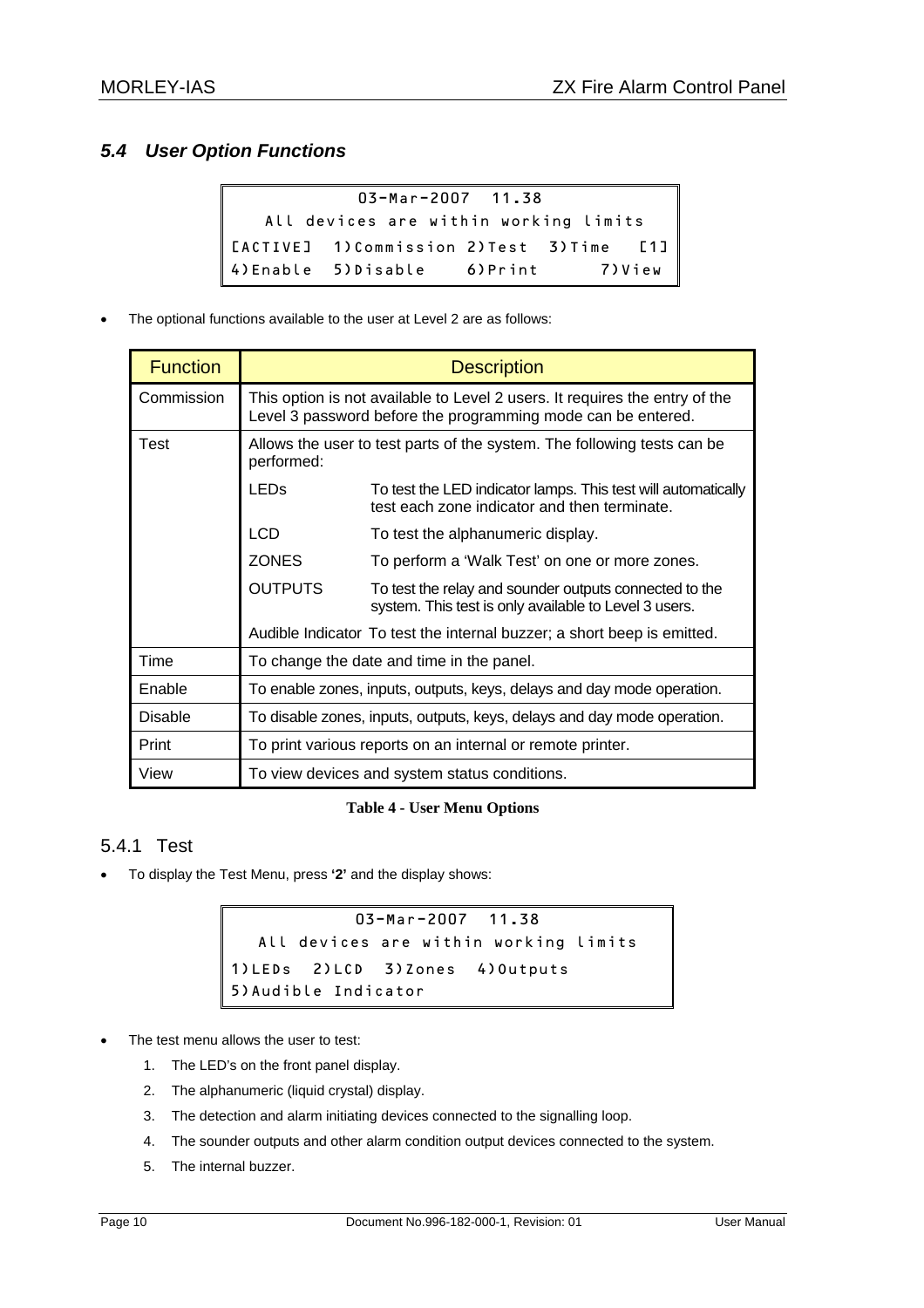#### <span id="page-13-0"></span>*5.4.1.1 LED Test*

- To select the option, press **'1'**.
- To terminate the test, press **No**.
- The panel will flash all of the indicators on the LED Display and will step through all of the Zone FIRE and FAULT indicators and then return to the menu after a period of approximately 45 secs.

#### *5.4.1.2 LCD Test*

- To select the option, press **'2'**.
- To terminate the test, press **No**.
- The alphanumeric display will flash all displayable characters in all positions of the display and then return to the menu.

#### *5.4.1.3 Zones Test*

5.4.1.3.1 Configuring the Test

- The 'Walk Test' option allows the user to conveniently test the detection and alarm initiating devices without having to continually reset the panel. During Walk Test the Test LED is lit.
- To select the option, press **'3'**.



**If no action is taken at this point, the display will automatically revert to the normal display after 1 minute. Pressing SHIFT or'>' will return the display to the test display.** 

The display will then prompt for whether the sounder outputs should ring:

03-Mar-2007 11.38 All devices are within working limits Ring Bells?

- Press **Yes** and the sounders (dependent on their programming) will ring for a few seconds and then be reset automatically when a device is tested. (NOTE: Relay Outputs are never activated).
- Press **No** and the sounders will not ring.
- The panel can be set to test a range of zones. The display will prompt for the first zone to be tested:



- Key in the number of the first zone to be tested. For example, for zone 12, press **'12 ENTER'**.
- The display then prompts the last zone to be tested:

```
03-Mar-2007 11.38 
 All devices are within working limits 
Test from zone 12 ? to zone ? 
( Key in number, then press "Enter" )
```
• Key in the number of the last zone to be tested. For example, for zone 15, press '**15'** and then **'ENTER'**.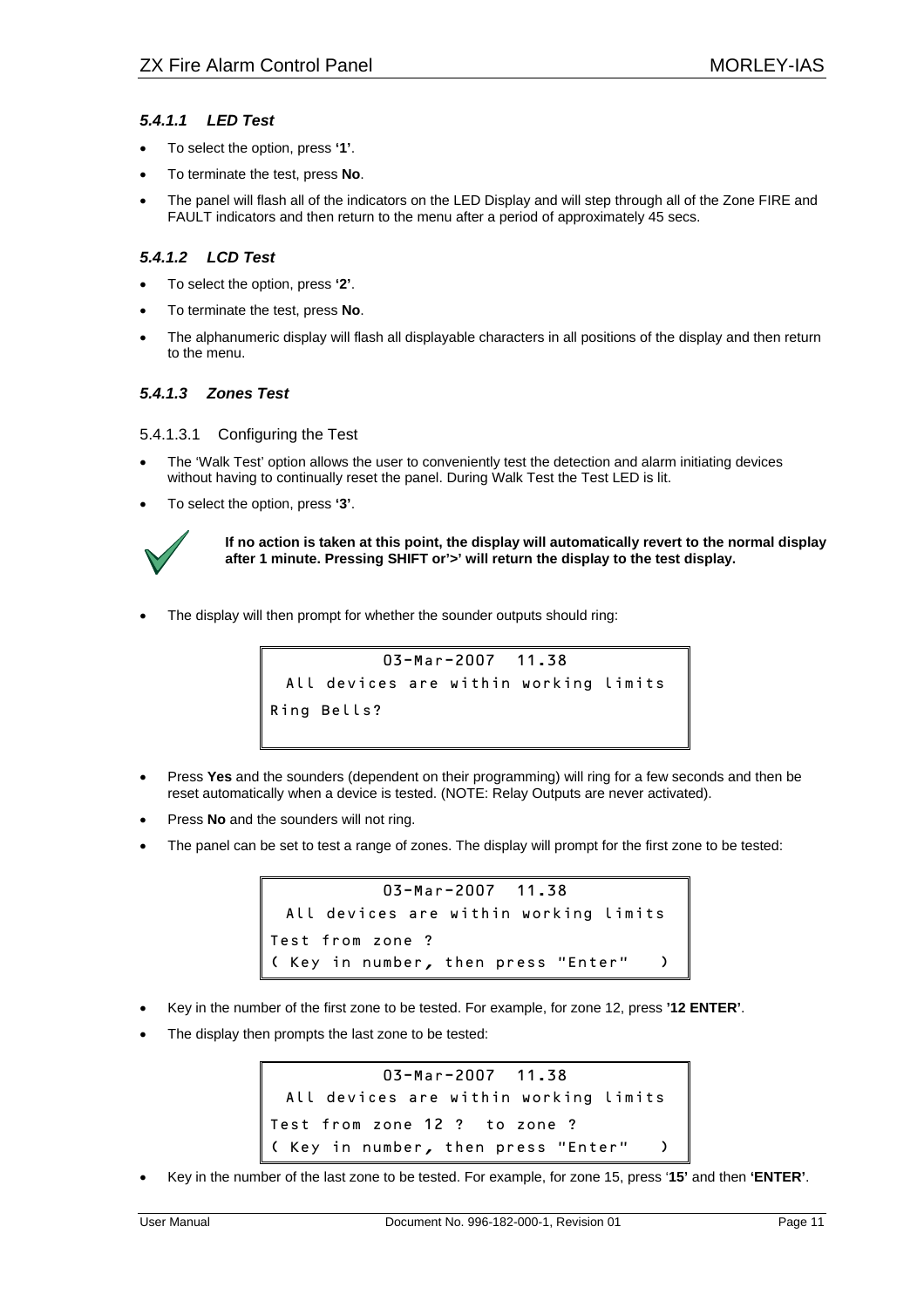<span id="page-14-0"></span>• The Walk Test is then entered and the display will show a scrolling 'W' alternating with a 'Press No to Exit' on the bottom line:





**When panel is in Walk Test, the display will continue to show that walk test mode is active and the Test LED is lit. During Walk Test the bottom line of the display, every 10secs, will**  momentarily be replaced with 'Press "No" to Stop, ">" to enter Menus'. See Section 5.4.1.3.3.

- In the above example, any detector or initiating device going into alarm condition in zones 12, 13, 14 or 15 will:
	- 1. Display an activation message on the alphanumeric display, write the event in the event log, sound the panel buzzer and illuminate the appropriate zone FIRE LED(s).
	- 2. Turn on the LED at the sensor that initiated the alarm
	- 3. After a few seconds, the panel automatically will be reset and the detector LED turned off. The panel is then ready to test the next detector. (Note: Up to 30 seconds is allowed for smoke detectors to clear).
- If an alarm signal is received from a zone other than those under test, then all sounder output and relay output circuits will activate as programmed for the zone in alarm. The sounders will continue to ring until silenced from the panel.
- 5.4.1.3.2 Terminating the Test



**EN54-2 10.1 b** 

- **Walk Test:** Press the **'NO'** key to terminate walk test mode.
- On exiting the walk test function, the panel shows the following message for 20 seconds:

Walk Test 12 - 15 Walk Test Terminating, Please wait ....

• This operation is to ensure that the test conditions (for example, smoke in the detector chamber) have cleared before returning the panel to normal operation, thereby avoiding unexpected fire alarm conditions.





**EN54-2 5.1 Display of functional conditions:** 

- To inspect Fire, Fault or Disablement conditions during a walk test, press the **'>'** key.
- During Walk Test press the '>' key. This re-displays the menu options in the lower half of the LCD. Select the View option from where other operating conditions can be inspected.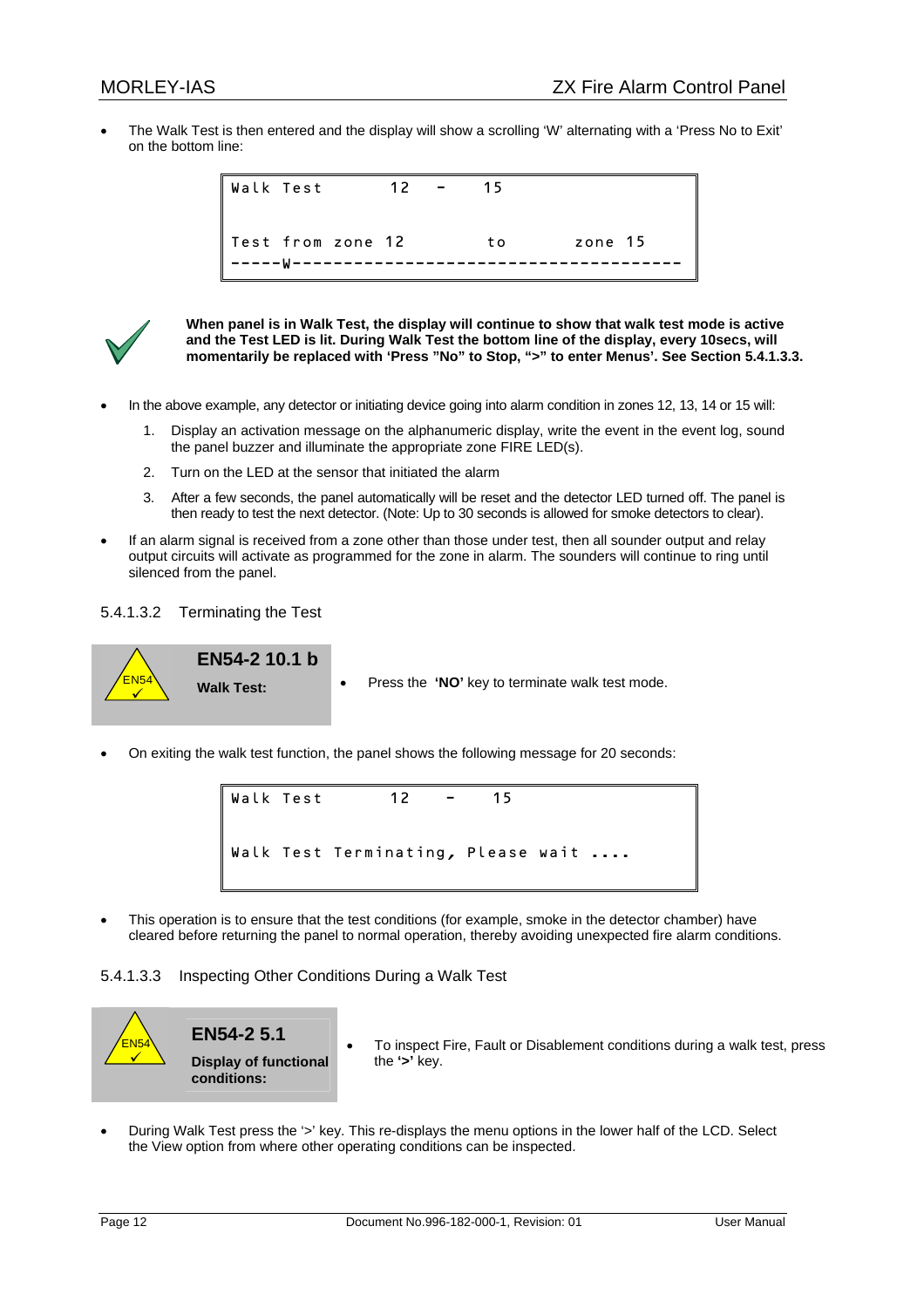<span id="page-15-0"></span>Walk Test 12 - 15 [ACTIVE] 1)Commission 2)Test 3)Time [1] 4)Enable 5)Disable 6)Print 7)View

• To cancel the walk test, re-select the Test / Zones option. The display will then return to the normal walk test view, showing the current walk test in operation. For example:



• Then press the **'NO'** key to cancel the test.

#### *5.4.1.4 Output Test*



#### **Access to this test option is only available using the Level 3 password.**

- To select the option, press **'4'** and then enter the Level 3 password **'####'**.
- To terminate the test, press **No**.
- The output test allows the relays and sounders to be individually operated. The first six outputs are reserved for the panel's own onboard relay and sounder circuits as shown below:

Output 1 – Onboard Relay 1 Output 2 – Onboard Relay 2 Output 3 – Onboard Sounder A Output 4 – Onboard Sounder B<br>Output 5 – Onboard Sounder C Output 5 – Onboard Sounder C (Only available on ZX5Se / ZX10Se panels)<br>Output 6 – Onboard Sounder D (Only available on ZX5Se / ZX10Se panels) (Only available on ZX5Se / ZX10Se panels)

• On entering the test, the display will show the current state of the first output:



• To advance to the next output, press the '**>'** or the **YES** key. To go back keep pressing the '>' key until the desired option is displayed.

```
03-Mar-2007 11.38 
  All devices are within working limits 
RELAY NOT OPERATED 
  2
```
• To change the output state, press the **CHANGE** key. The display will show the new state: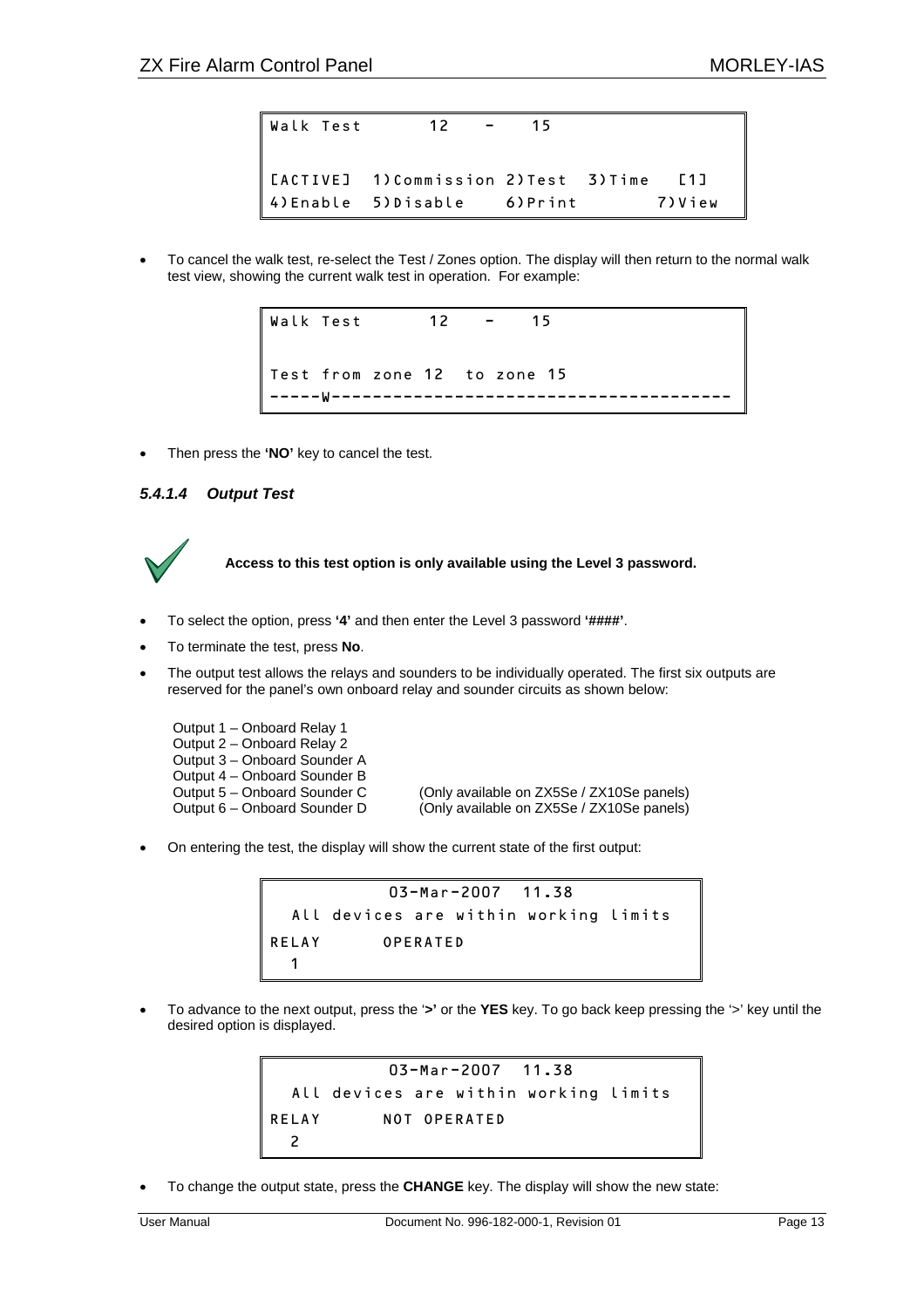```
03-Mar-2007 11.38 
All devices are within working limits 
RELAY OPERATED 
  2
```


**The onboard sounder circuits are constantly monitored for correct end-of-line termination. A sounder error will be reported if one of the sounders is left in the operated test state for more than 5 seconds.** 

#### *5.4.1.5 Audible Indicator Test*

- To select the option, press **'5'**.
- The buzzer will beep once.

#### 5.4.2 Time

• To change the date and time shown on the alphanumeric display, press **'3'** from the main user option menu.



**On multi-panel systems, it is only necessary to change the time at the Master Panel. All of the other panels will synchronize their date and time to that of the master panel when a reset is performed on the master panel.** 

#### 5.4.3 Enable / Disable Functions

• To select the enable or disable menu options, press '4' or press '5' as required from the user main menu. The display shows for each option:

> 03-Mar-2007 11.38 All devices are within working limits ENABLE 1)Zone 2)Input 3)Keys 4)Day Mode 5)Outputs 6)Delays

03-Mar-2007 11.38 All devices are within working limits DISABLE 1)Zone 2)Input 3)Keys 4)Day Mode 5)Outputs 6)Delays

- The options available in each menu are identical. This allows the user to enable or disable:
	- 1. Zones
	- 2. Individual input devices
	- 3. Panel Keys
	- 4. Day Modes
	- 5. Outputs (Sounders or relays)
	- 6. Delays
- To clear the entries from the display event history, press the '**SYSTEM RESET'** button.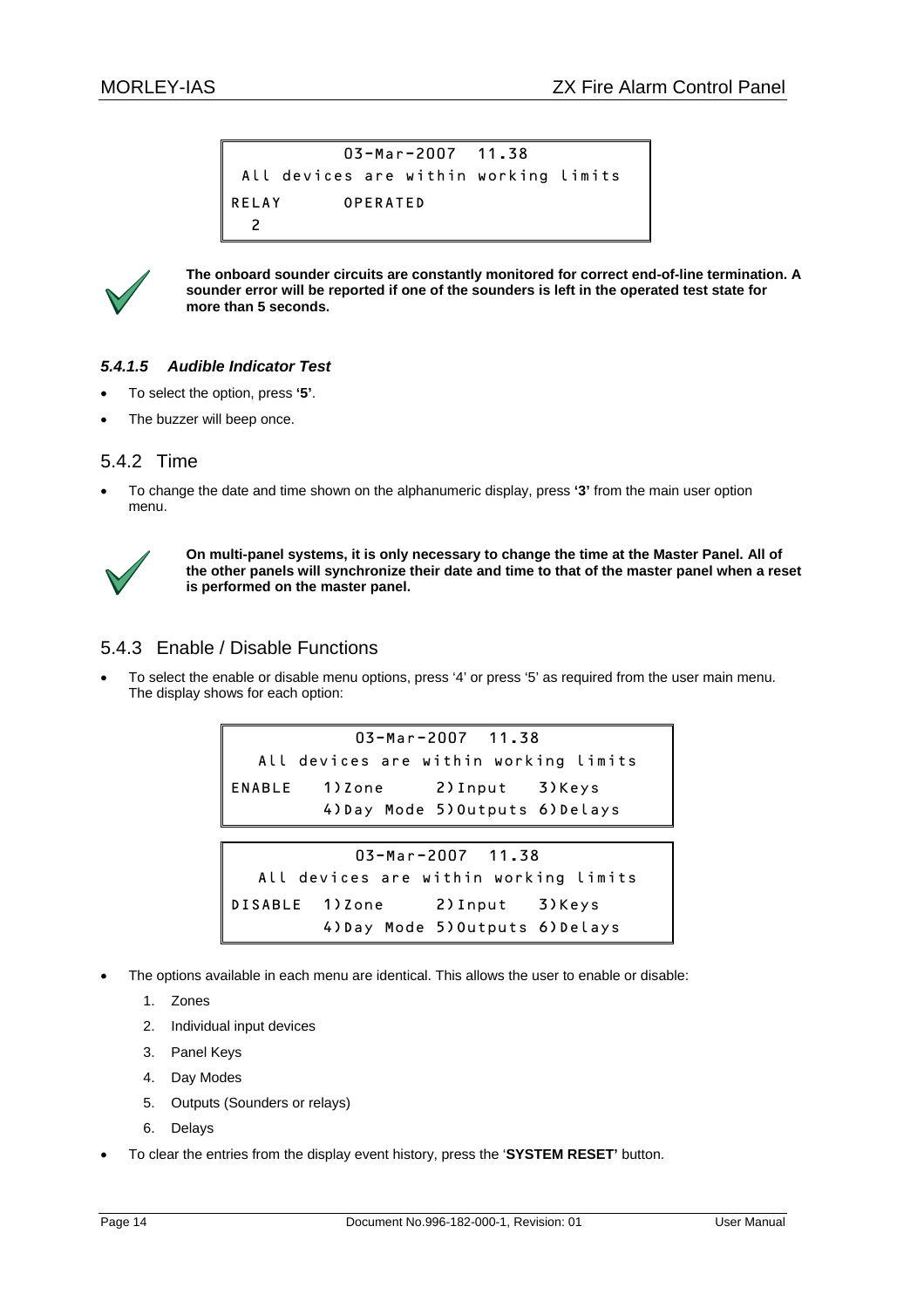#### <span id="page-17-0"></span>*5.4.3.1 Enable or Disable Zones*

• To enable or disable input devices by zone, select option 1.



**Any loop driven output devices such as sounders or relay modules will still activate as programmed even if disabled. Only the input signal from these devices will be ignored.** 

• Press **'1'** and the display will prompt for the required zone number.

```
03-Mar-2007 11.38 
 All devices are within working limits 
Disable Zone ? 
( Enter number or use ">" to scroll )
```
• Key in the zone number and then press the **ENTER** key. Or use the '>' key to scroll through the zones.

```
03-Mar-2007 11.38 
 All devices are within working limits 
Disable Zone 14? OK ?
```
- The display will then repeat the zone number and ask for confirmation (OK?). Press the **YES** key to confirm.
- The panel will enable or disable all of the input devices in the zone including smoke, temperature and call points.
- When a zone is disabled, the DISABLEMENT LED and the corresponding yellow Zone FAULT LED will be illuminated.
- If the panel is part of a network the following message will be temporarily displayed: 'Updating network, Please Wait…' before returning to the Status Normal message as in the above examples.

#### *5.4.3.2 Enable or Disable Inputs*

• To enable or disable individual input devices, select option 2.



**Any loop driven output devices such as sounders or relay modules will still activate as programmed even if disabled. Only the input signal from these devices will be ignored.** 

• Press **'2'** and the display will prompt for the signalling loop circuit number where the device is located.



• Enter the required loop number (1 for ZX1Se, 1-2 for ZX2Se, 1-5 for ZX5Se or 1-10 for ZX10Se) and the display will prompt for the numeric address of the device: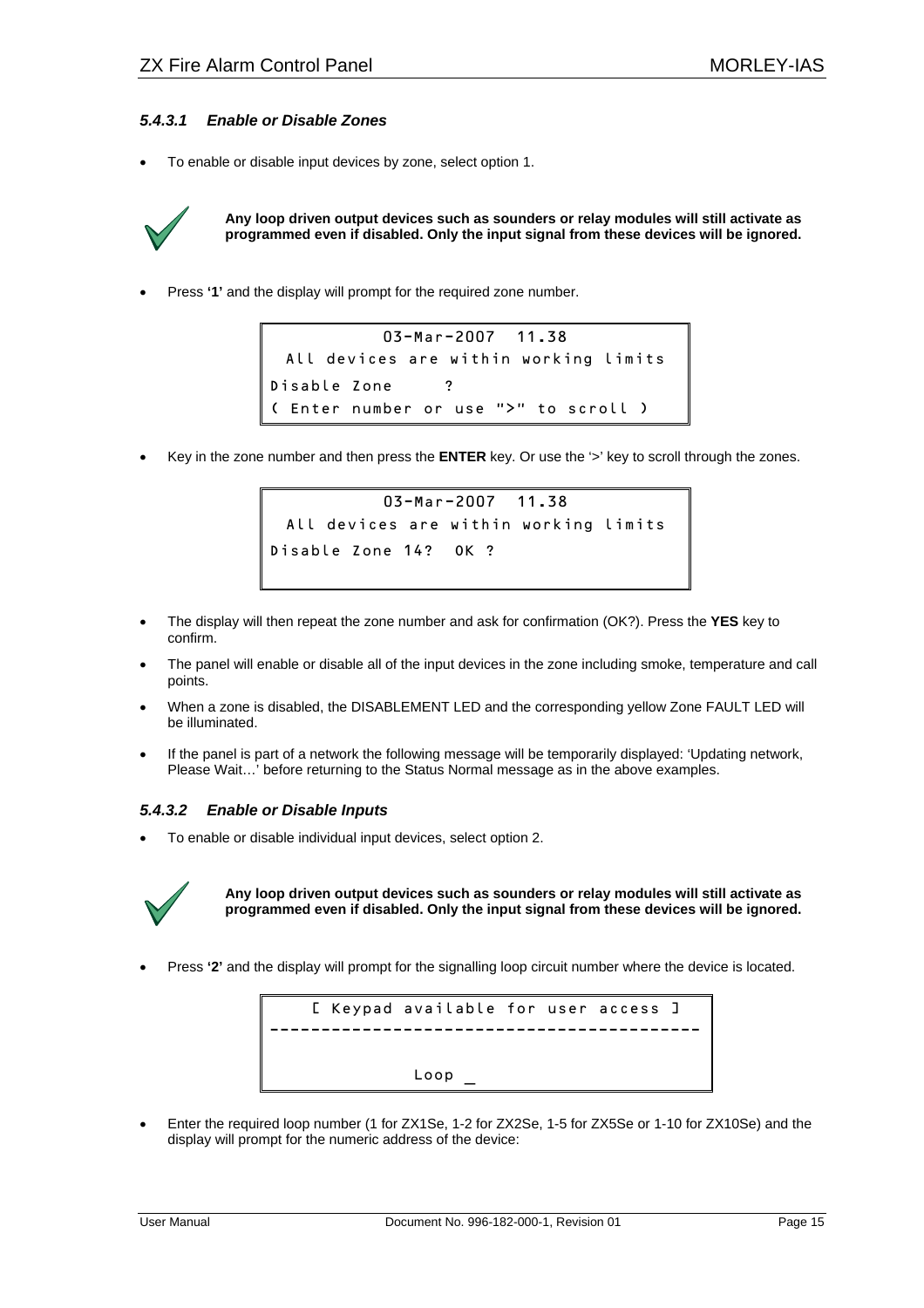```
03-Mar-2007 11.38 
All devices are within working limits 
          Loop 2 Address -
```
- Enter the address of the device required. If the address is less than 3-digits long (for example address 34), this can be entered as either 034 or 34 followed by ENTER.
- The display will then ask for confirmation (OK?).

03-Mar-2007 11.38 All devices are within working limits Loop 2 Address 034 OK ?

- Press the **Yes** key to confirm.
- When an individual point is disabled, the DISABLEMENT LED will be illuminated.
- The corresponding Zone FAULT LED will only be illuminated if all devices in the zone are disabled.

#### **Networked Panels**

- Master panels are able to command other panels to enable or disable individual devices.
- In this case, the display will prompt with an additional, opening question requesting the panel (CPU) number.

03-Mar-2007 11.38 All devices are within working limits CPU \_\_

• Enter the address of the required panel. The display will then prompt for the loop and device address information as described above.

#### *5.4.3.3 Enable or Disable Keys*

- To disable the panel control keys, press **'3'** from the disable menu.
- The user Level 2 password will then be required to re-enable the panel control keys and provide access to the User Option Functions.



**The panel keys will automatically be disabled if a key has not been pressed for a preprogrammed period.** 

#### *5.4.3.4 Enable or Disable Delayed Day Modes*

- The Delayed Day Mode operation is configured at Level 3 by the installer / maintenance contractor.
- For example, the Delayed Day Mode may be set to be active between 8:00 and 17:00. Outside of these hours, a fire alarm condition will immediately sound the bells and activate outputs.
- The Delayed Day Mode causes the panel to respond to high sensor signals by sounding the panel buzzer and displaying a warning message on the alphanumeric display. The panel delays the activation of the alarm condition outputs (sounders or relays) for a programmed period.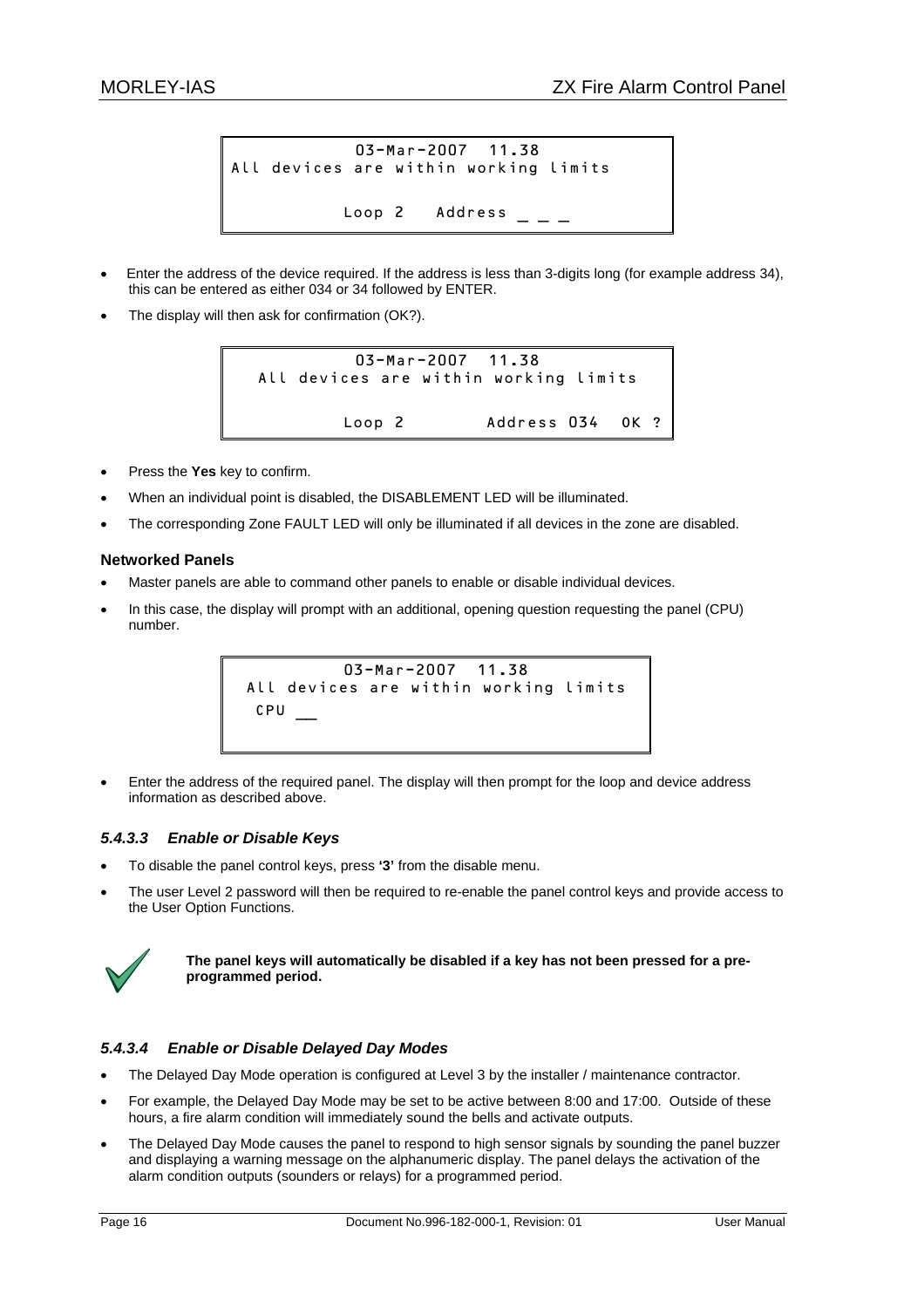- <span id="page-19-0"></span>• The user may enable or disable the operation of the Delayed Day Mode through the Enable or Disable Menu.
- To select Delayed Day Mode, press '4' from the Enable or Disable Menus. The display now presents two options:

| Disable: |
|----------|
|----------|

```
1 of 1 Cn]
Output Delays Disabled 
1)Disable the day mode delay period 
2)Temporary override - Turn off delays
```
 **Enable:** 

```
1 of 1 Cn]
Output Delays Disabled 
1)Configure the day mode delay period 
2)Temporary override - Turn on delays
```
5.4.3.4.1 Configure Day Mode Delay Period / Disable Operation

- To select configure or disable options, press **'1'**.
- When enabling the operation of the Delayed Day Mode function, the display prompts for the number of days the Delayed Day Mode is to be in operation.



- If the prompted number of days is not as required, press the **CHANGE** key and then enter the required number of days.
- In the above example, the Delayed Day Mode will be effective for today and tomorrow. The day after tomorrow, the panel will go immediately into a full fire alarm condition on receiving a high signal from a device.
- The number of days can be selected in the range 001 to 199. To permanently enable the Delayed Day Mode operation, enter the number of days as 200.
- When Disable Day Mode Delay is selected, the Stage 1 / 2 Day Mode Delay Function is completely turned off.

#### 5.4.3.4.2 Manual Override

- The manual override facility provides a means to override the scheduled time clock for operation of the stage 1 / 2 Day Mode Delay.
- If the Turn-On Delays option is selected, the Stage 1 / 2 function will be turned on immediately. It will automatically turn off again at the end of the next scheduled time.
- If the Turn-Off Delays option is selected, the Stage 1 / 2 function will be immediately turned off. It will automatically turn on at the start of the next scheduled time.

#### *5.4.3.5 Enable or Disable Outputs*

- All output devices (i.e. sounders and relays) can be disabled or enabled for test purposes.
- To enable or disable an output device, press '5' from the Enable or Disable menus.
- The display then shows a menu of the devices available and their current enable / disable status: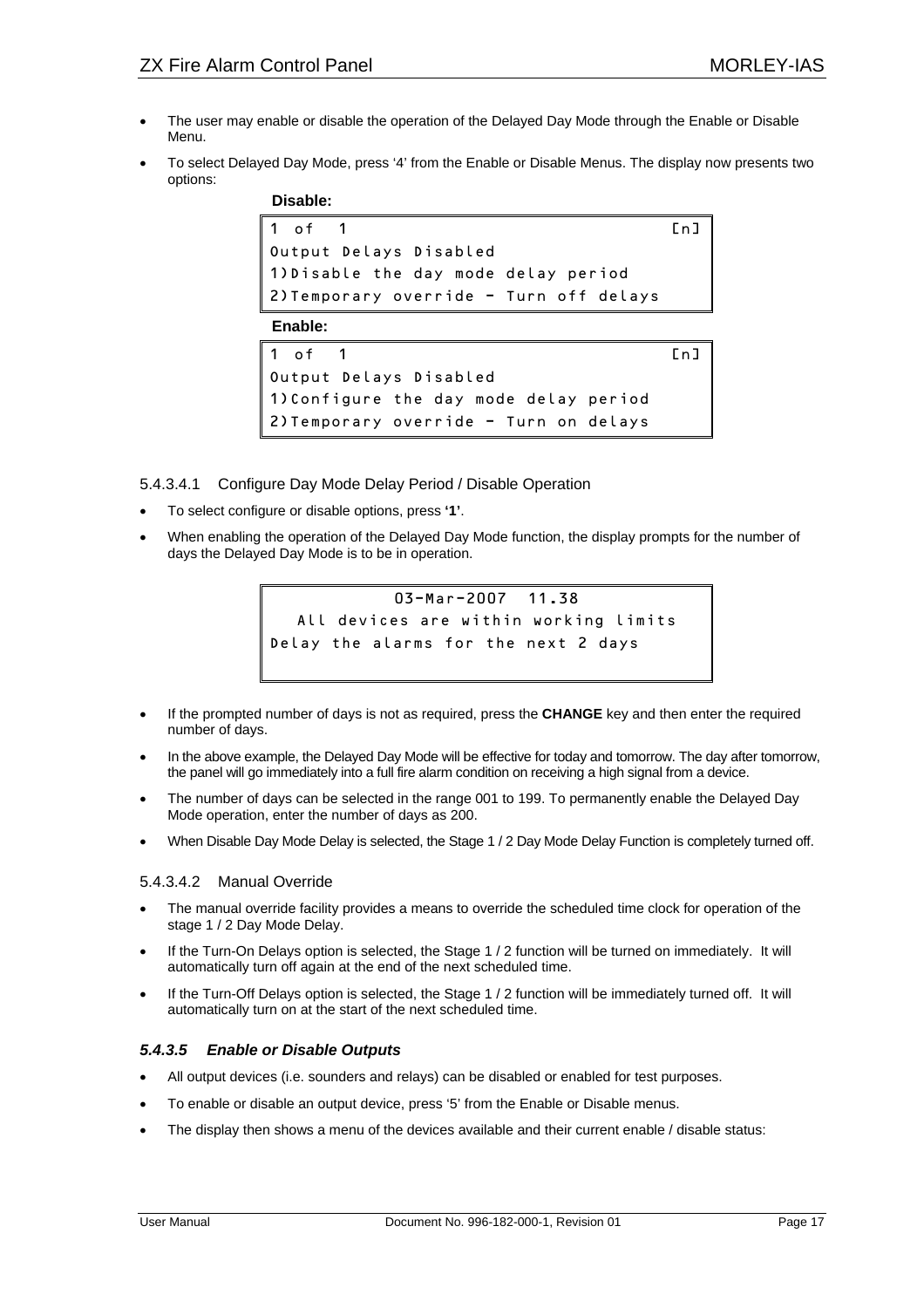```
03-Mar-2007 11.38 
  All devices are within working limits 
1)Sounders 2)Relays 
  ENABLED ENABLED
```
- The DISABLEMENT and either the SOUNDERS DISABLED or RELAYS DISABLED LED indicators will be illuminated when the outputs are disabled. A warning message will also be shown on the alphanumeric display.
- The sounders can only be disabled after confirmation by re-entering the Level 2 password.

#### *5.4.3.6 Enable or Disable Delays*

- If the panel has been configured to operate with (pattern) phased evacuation or delays to specific outputs it is possible to enable or disable these delays.
- Select option **"6"** from the Enable or Disable menus.
- If disable delays is selected, the display prompts for entry of the Level 2 password to confirm.

```
03-Mar-2007 11.38 
  All devices are within working limits 
Disable ALL output delays: 
Please enter password
```
- Enter the password.
- The display will briefly show one of the following messages to confirm the action taken before returning to the menu.

```
Disable ALL output delays: 
Output delays disabled
```
• If enable delays is selected, the display after a short delay will return to the user main menu. If the panel is part of a network the following message is displayed for a short period first:

```
Updating Network, Please wait... 
  ................
```
#### 5.4.4 Print

• To select the print menu, press '6' from the user main, option menu. The display then shows:

```
 03-Mar-2007 11.38 
  All devices are within working limits 
 PRINT : 1)Devices 2)Events 5)Disabled 
( - ) 3) Mode 4) Setup
```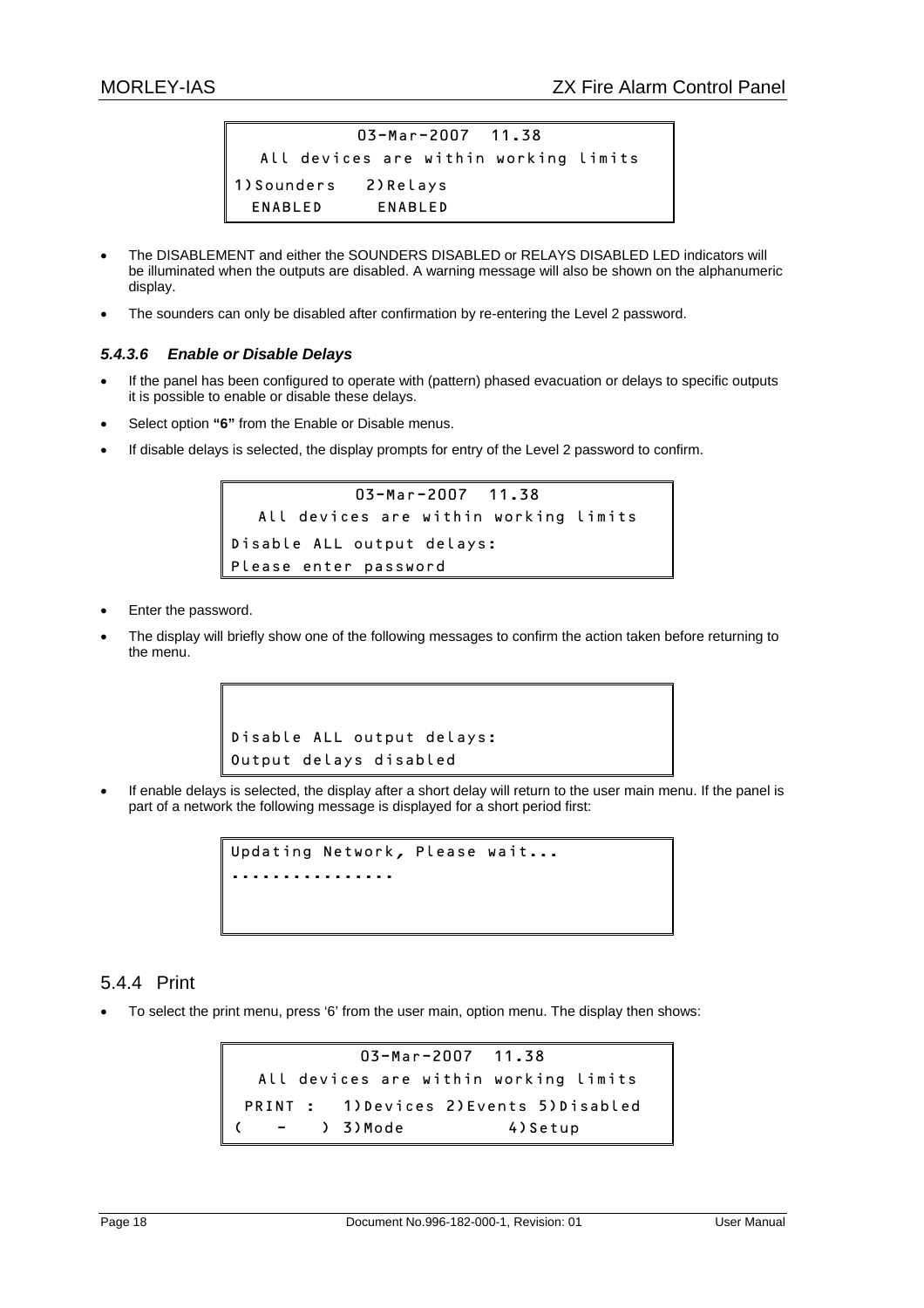- <span id="page-21-0"></span>• This menu controls the operation of the optional front panel printer on the ZX5Se and ZX10Se panels only. The user options are as follows:
	- 1. Devices: Prints out the present status and text assigned to all devices on a loop.
	- 2. Events: Prints out the contents of the event log.
	- 3. Mode: Sets the printing mode. The current mode of operation is shown on the display. The possible modes are:
		- Manual Prints on demand only
		- Auto Automatically prints faults and fire alarms as they occur
			- The printer is turned off. Selecting the Print option when a printer is not fitted will display individual device data on the LCD.
	- 4. Setup: Sets the type of printer connected to the panel.
	- 5. Disabled: Prints a list of all disabled devices.



**The printer Setup option can only be performed at Level 3 by an installer / maintenance contractor.** 

#### 5.4.5 View

• To select the view menu, press **'7'** from the user main, option menu. The display then shows:



- This menu allows the user to view information about the selected option on the alphanumeric display.
- After viewing an option, press **NO** to return to the view menu. From the view menu, press **NO** to return to the main options menu.
- The following View Mode Options are available:

| <b>View Option</b>        | <b>Description of Function</b>                                                                                                                                                                                                                        |
|---------------------------|-------------------------------------------------------------------------------------------------------------------------------------------------------------------------------------------------------------------------------------------------------|
| Devices<br>1.             | Displays the status and text of anyone detector on a signalling loop. The panel prompts for the<br>loop number and device address.                                                                                                                    |
| 2.<br>Log                 | Displays the contents of the event log. Events can be scrolled forwards or backwards using the<br>'>' or '<' keys.                                                                                                                                    |
| 3.<br>Faults              | Displays the current panel fault status. The display is identical to the automatic fault / fire alarm<br>display, but with the ability to manually scroll through all the faults using the $>$ and $<$ keys.                                          |
| 4.<br>Outputs             | Displays the required state of all output (sounder and relay) devices. Pressing the SILENCE /<br>RESOUND key turns all sounders to an off condition.                                                                                                  |
| 5.<br><b>Disablements</b> | Displays a sub menu from which the following can be selected                                                                                                                                                                                          |
|                           | 1) Zones – Allows all zones that are in either a full or a partial state of disablement, to be viewed.                                                                                                                                                |
|                           | 2) Inputs – Allows all inputs that are disabled, to be viewed.                                                                                                                                                                                        |
|                           | 3) Outputs – Allows all outputs that are disabled, to be viewed.                                                                                                                                                                                      |
|                           | NOTE) Pressing any button scrolls through the individual disablement conditions. Press 'NO' to<br>return to the view menu.                                                                                                                            |
| 6.<br>Sys Events          | The third line of the display shows the event number $(1 - 800)$ . The bottom line, immediately<br>beneath the event number, shows whether the event is present $(+)$ for non-latched events, $(*)$ for<br>latched events or (-) for inactive events. |

**Table 5 - View Mode Options**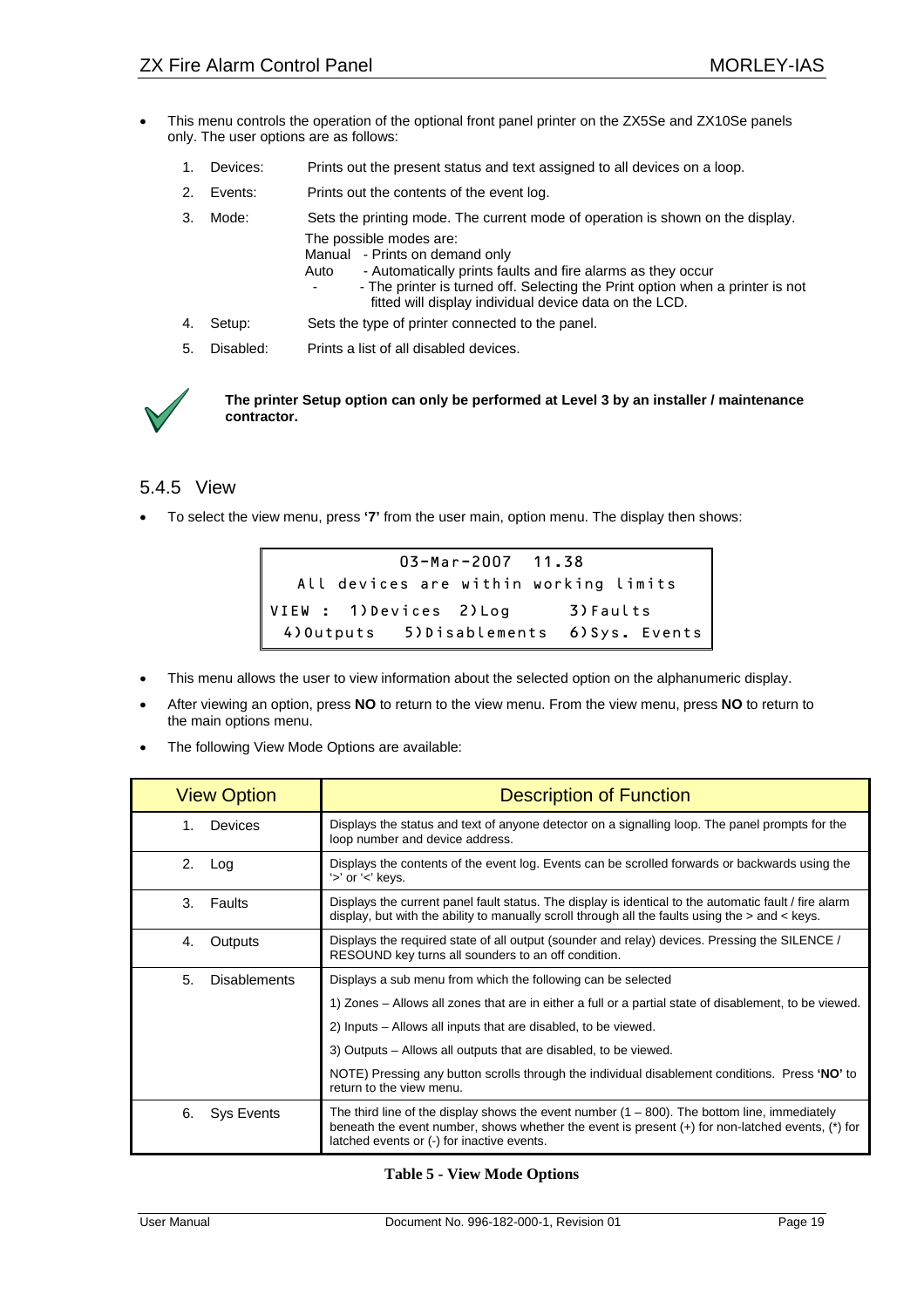# <span id="page-22-0"></span>**6 Delayed Day Mode Operation**

- The panel can be configured to operate in a delayed day mode during the daytime for any specified zone.
- During this time, high sensor signals received from a detector will generate a fire alarm message on the panel but delay the ringing of the sounders. The panel will initiate a full fire alarm condition if no action is taken on this warning within a specified period.
- The use of delayed day mode must be configured at Level 3 by an installer / maintenance contractor before it is available for use at Level 2.
- The delayed day mode can be configured to only operate at specified times of the day and only in specified zones if required. The maximum time allowed to acknowledge stage 1 and stage 2 times can be programmed in intervals of one second.
- While the Delayed Day Mode function is in the active period the Delayed Mode LED will be illuminated.

## **Stage 1**

• When a fire alarm condition is detected during delayed day mode, the internal buzzer will sound. The sensor location, together with a warning that the panel has entered stage 1 of a delayed alarm and a request to enter the stage 2 period, to allow a search to take place, will be displayed as below:

> 1 of 1 Fire Stage 1 L1 A067 [n] Press ACCEPT key to start stage 2 timer. Zone 2 Type ION ALARM SEQUENCE INITIATED ( 10s elapsed )

- If the warning is not acknowledged, by not pressing **ACCEPT** within the time allowed for stage 1, then a full fire alarm condition will be raised and the sounder outputs will activate.
- Pressing **ACCEPT** within the time allowed will cause stage 2 of the delayed alarm. The Acknowledged LED is lit.

## **Stage 2**

- The stage 2 timer commences counting down as soon as the panel receives the initial high signal from the detector. (i.e. it commences at the same time a stage 1 begins).
- Setting the stage 2 timer to a longer period than the stage 1 timer will allow the user to investigate the cause of the alarm and take appropriate action.
- If the panel is not reset, using the **SYSTEM RESET** key, within the time allowed then a full fire alarm condition will be raised and the sounder outputs will activate.



**Manual Call Points (alarm boxes) will always generate an immediate fire alarm condition regardless of any delayed day mode settings.**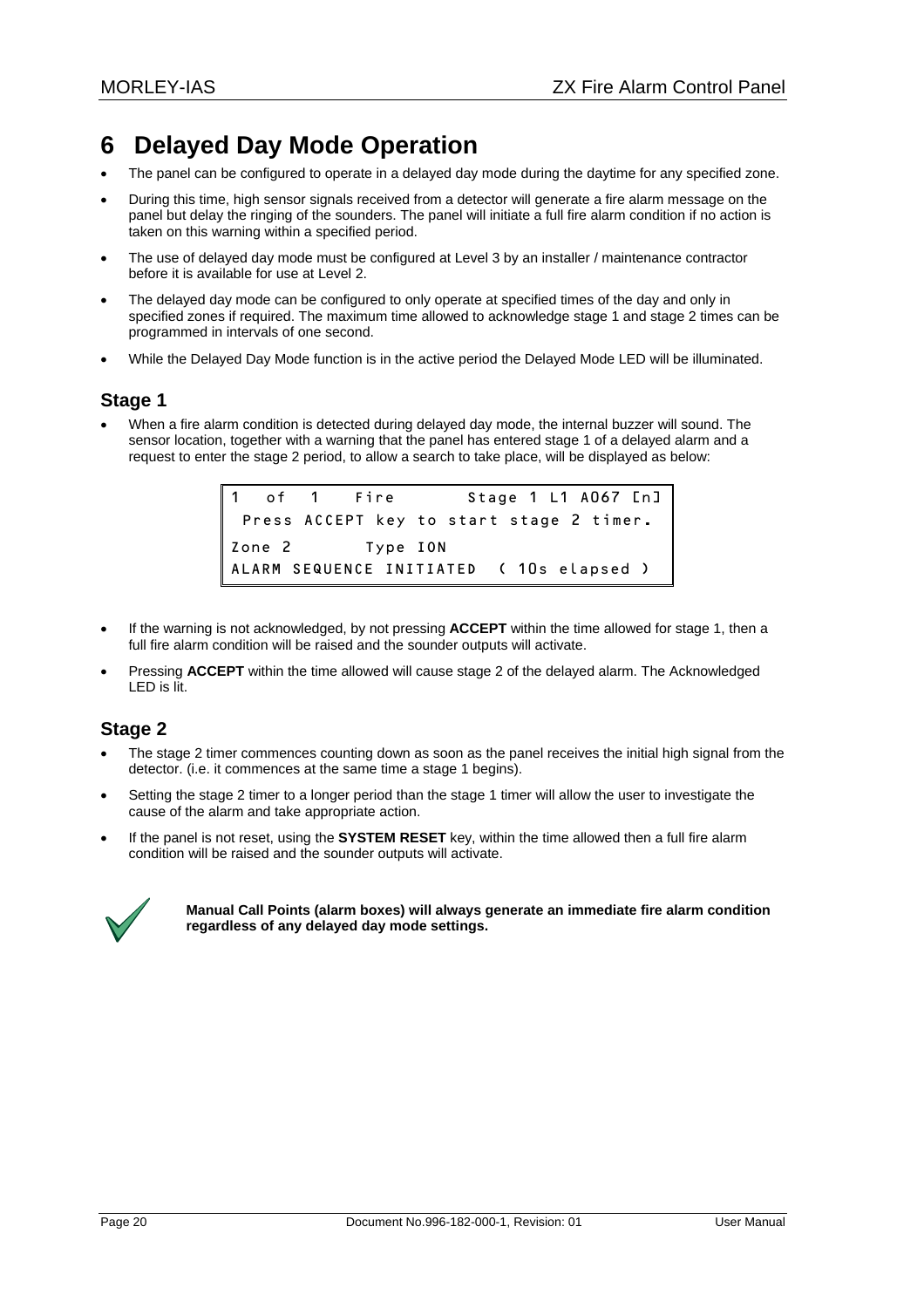# <span id="page-23-0"></span>**7 Level 3 Programmer Functions**

• Level 3 functions are for service engineer or installation company use only and, therefore, are not covered by this manual.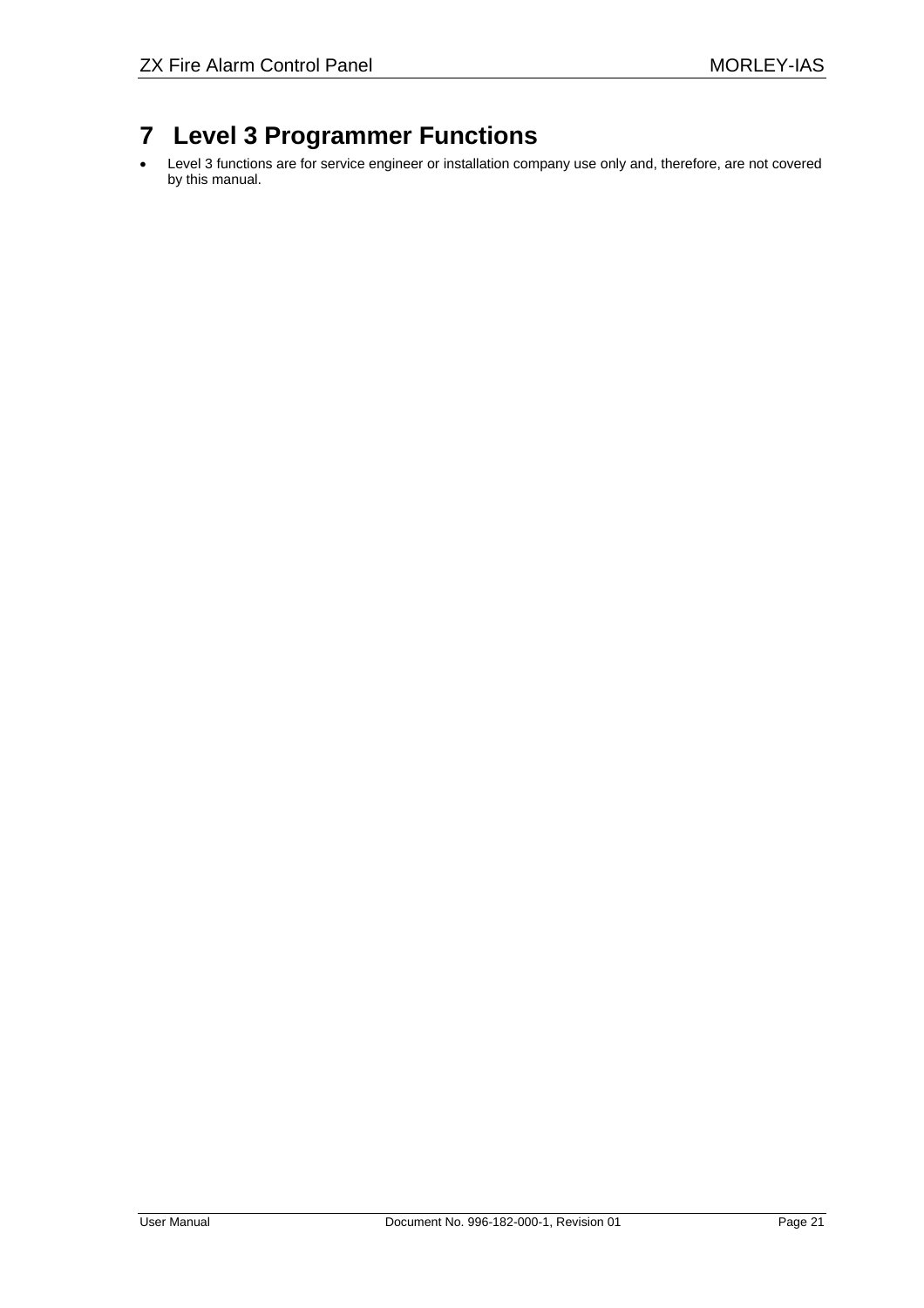# <span id="page-24-0"></span>**8 Log Book**

- In accordance with best practice, the user should maintain a logbook to record all events resulting from or affecting the system. The logbook should be kept in a place accessible to authorized persons (preferably near the main panel.
- One or more identifiable individuals should be appointed to oversee or carry out all entries in the logbook. The names of the persons (and any changes of responsible person) should be recorded.
- All events should be properly recorded (events include real and false fire alarms, faults, pre-alarm warnings, tests, temporary disconnection's and service visits). A brief note of any work carried out or outstanding should be made.
- Sample pages of the logbook are provided here and can be photocopied to produce a suitable logbook. The sample below is for reference data (e.g. the name of the responsible person), while the sample on the next page is for the entry of event information.

## REFERENCE DATA

| Site Name and Address:                  |                         |
|-----------------------------------------|-------------------------|
|                                         |                         |
| Site Telephone Number:                  |                         |
| Responsible Person:                     | Date                    |
|                                         | Date                    |
|                                         | Date                    |
|                                         | Date                    |
| The system was installed by:            |                         |
|                                         | Date                    |
| And is maintained under contract by:    |                         |
|                                         | Until                   |
| Contact Telephone Number <sup>1</sup> : | if Service is Required. |

**Table 6 – Log Book Reference Data** 

l

 $1$  This information should appear on the bottom line of the panel LCD when fault conditions have been detected.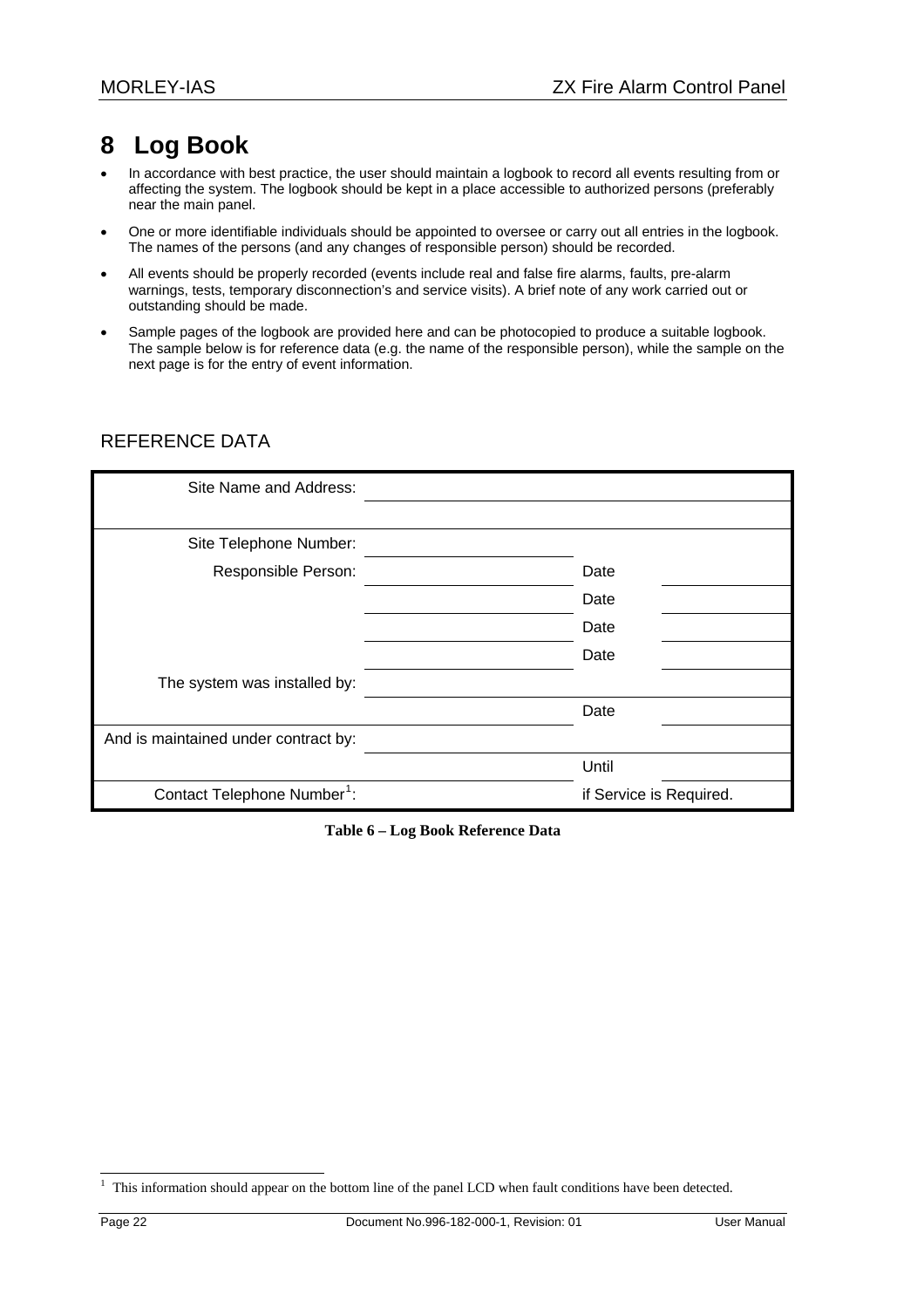# <span id="page-25-0"></span>EVENT DATA

| Date | Time | Counter<br>Reading | Event | <b>Action Required</b> | Date<br>Completed | Initials |
|------|------|--------------------|-------|------------------------|-------------------|----------|
|      |      |                    |       |                        |                   |          |
|      |      |                    |       |                        |                   |          |
|      |      |                    |       |                        |                   |          |
|      |      |                    |       |                        |                   |          |
|      |      |                    |       |                        |                   |          |
|      |      |                    |       |                        |                   |          |
|      |      |                    |       |                        |                   |          |
|      |      |                    |       |                        |                   |          |
|      |      |                    |       |                        |                   |          |
|      |      |                    |       |                        |                   |          |
|      |      |                    |       |                        |                   |          |
|      |      |                    |       |                        |                   |          |
|      |      |                    |       |                        |                   |          |
|      |      |                    |       |                        |                   |          |
|      |      |                    |       |                        |                   |          |
|      |      |                    |       |                        |                   |          |
|      |      |                    |       |                        |                   |          |
|      |      |                    |       |                        |                   |          |
|      |      |                    |       |                        |                   |          |

## **Table 7 - Logbook Event Data**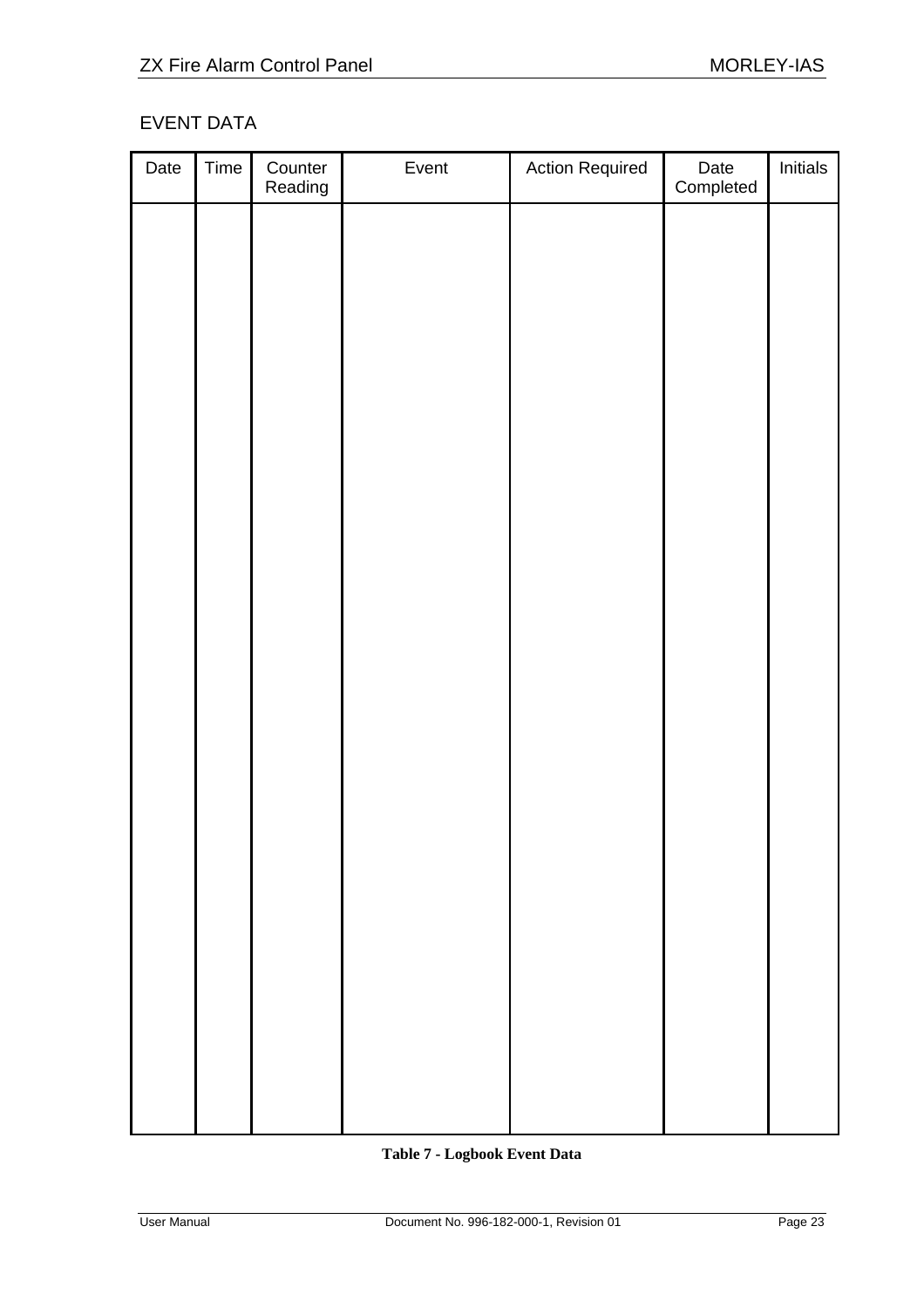# **NOTES**